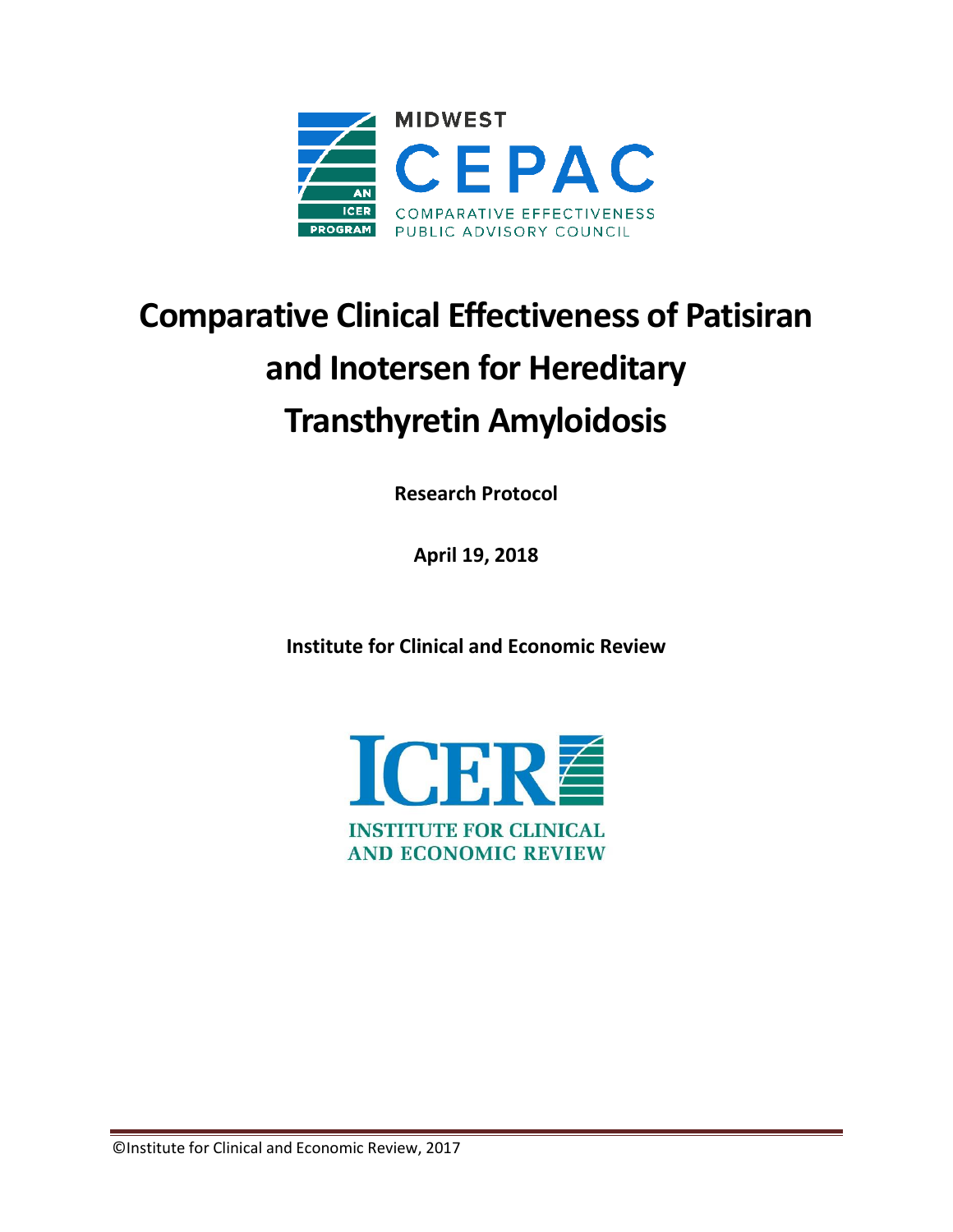### **Table of Contents**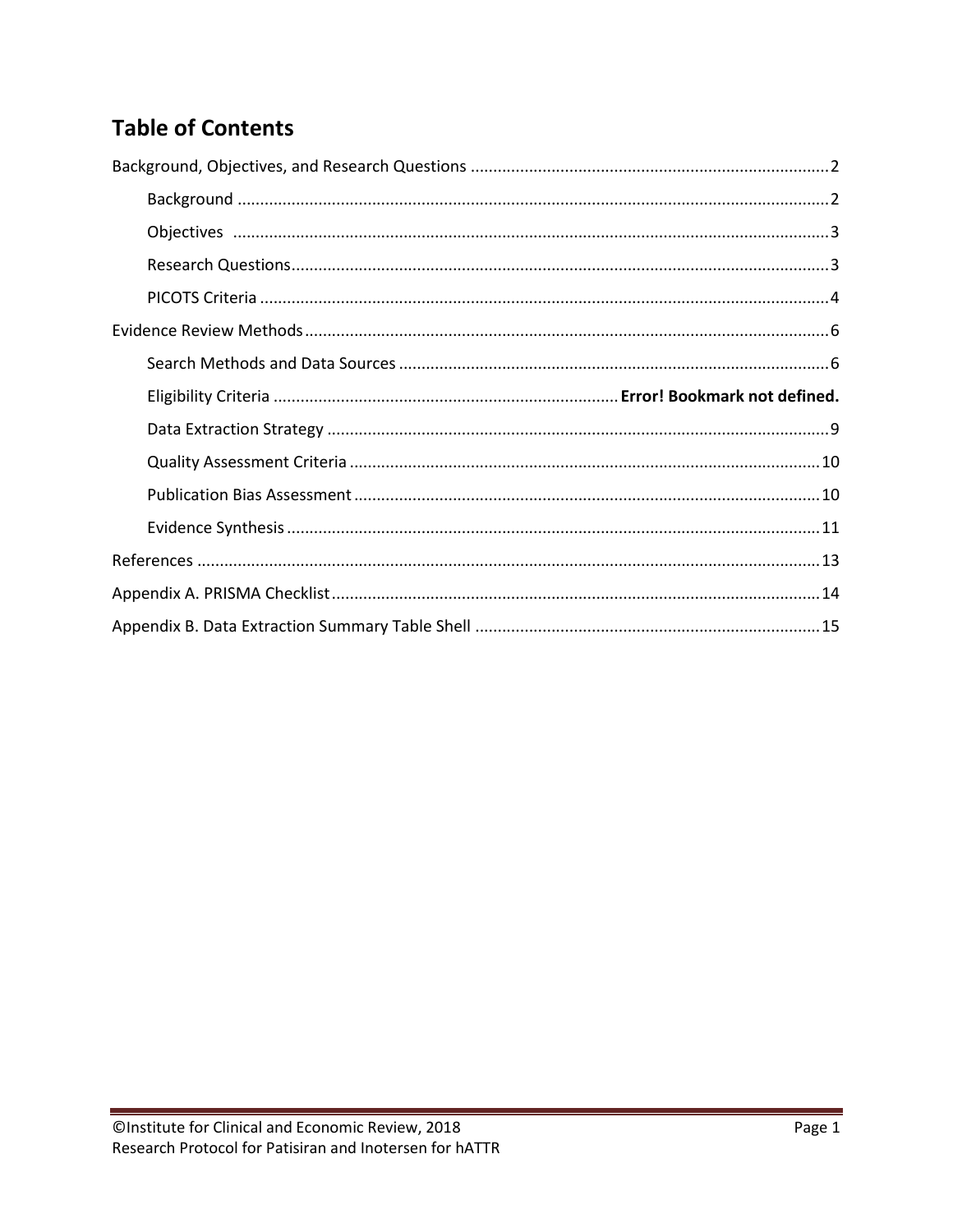# <span id="page-2-0"></span>Background, Objectives, and Research Questions

### <span id="page-2-1"></span>**Background**

Hereditary transthyretin amyloidosis (hATTR) is a condition caused by misfolding deposits of transthyretin (TTR), a protein that is present in all human serum. Genetic mutations can increase the likelihood of TTR misfolding into an insoluble beta-pleated sheet, which deposits in body tissues. hATTR produces a spectrum of clinical manifestations ranging from pure polyneuropathy to selective heart involvement, and affects at least 10,000 people worldwide.<sup>[1,](#page-13-0)[2](#page-13-1)</sup> Due to underdiagnosis, the true number is likely greater. There are three major forms of transthyretin amyloidosis, which are distinguished by their symptoms and the body systems they affect: 1) hereditary ATTR (hATTR) amyloidosis, formerly considered two separate conditions, familial amyloid polyneuropathy (FAP) and familial amyloid cardiomyopathy; 2) leptomeningeal amyloidosis, which primarily affects the central nervous system (e.g., stroke, seizures, dementia); and 3) wild type ATTR, formerly senile systemic amyloidosis.<sup>[3](#page-13-2)</sup>

This review focuses on hATTR as the neurologic symptoms are among the most disabling, and promising new treatments are on the horizon. hATTR amyloidosis is a rare, progressive, and fatal hereditary disorder. Deposition of TTR-derived amyloid fibrils produces severe, disabling sensorimotor disturbances (loss of sensation, pain, muscle weakness and loss of ambulation) and varying degrees of autonomic, cardiovascular, gastrointestinal, renal, leptomeningeal and bowel or bladder dysfunction.<sup>[4](#page-13-3)</sup> If untreated, death occurs approximately 10-15 years after onset of hATTR amyloidosis. The age at onset varies from the second to ninth decade of life, with a median survival of 5 –15 years. Researchers have estimated mean health care costs of 125,645€ (\$154,819) per untreated patient.<sup>[5](#page-13-4)</sup>

While there is no treatment available that reverses damage caused by amyloid deposits, there are treatments that may prevent or delay progression[.](#page-13-5)<sup>6</sup> The liver produces almost all of the body's TTR. Therefore, liver transplantation, which removes the abnormal TTR, is one potential treatment. Limitations of this approach include transplant availability, disease progression following transplant, and substantial morbidity and mortality associated with transplant itself.

Diflunisal, a generic nonsteroidal anti-inflammatory drug (NSAID) which stabilizes transthyretin tetramers, is currently considered first-line treatment in the United States. Use of diflunisal to treat hATTR is off-label. In a randomized trial of 130 patients with symptomatic hATTR, diflunisal significantly reduced progression of neurologic impairment at two years and preserved quality of life compared to placebo[.](#page-13-6)<sup>7</sup>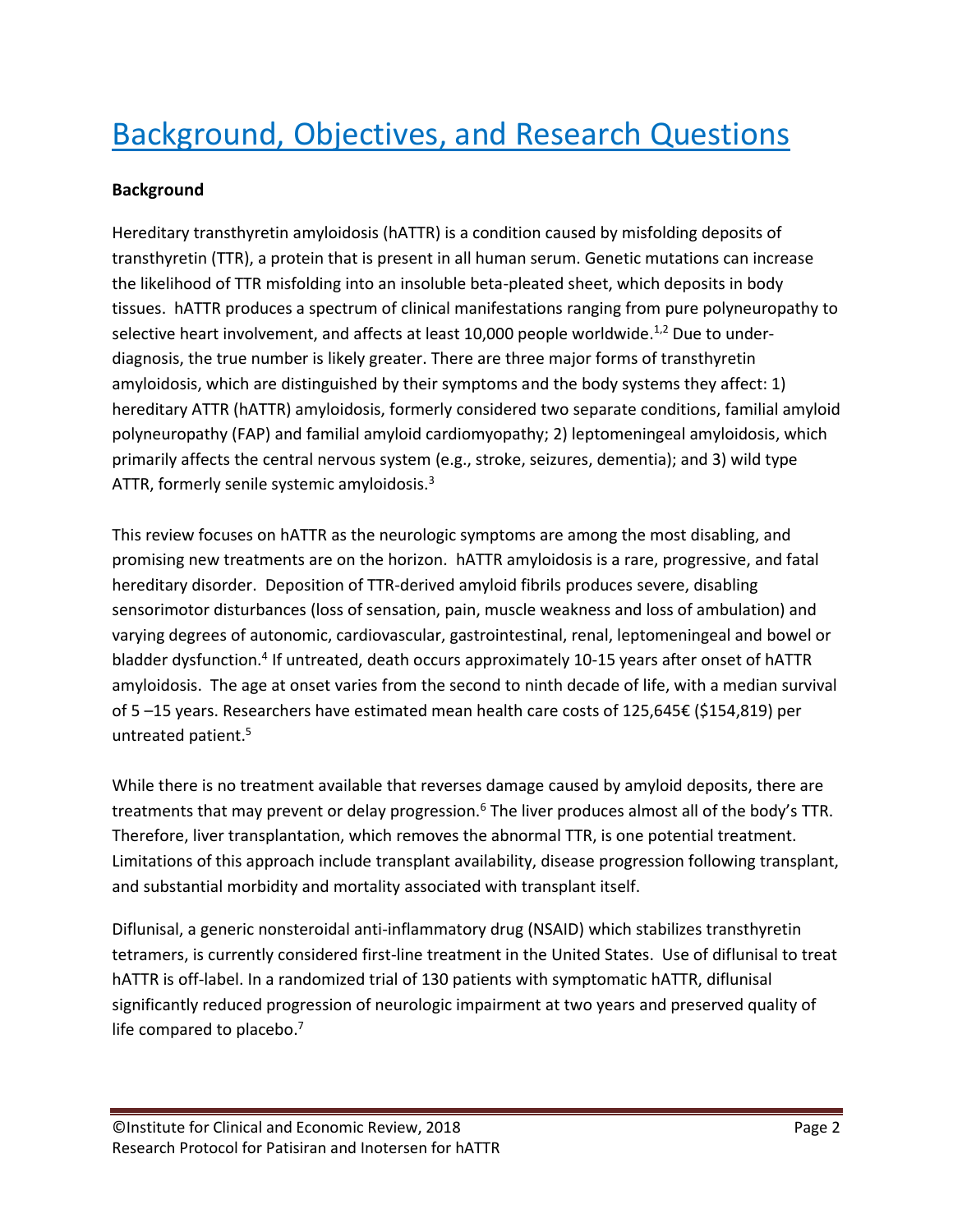Tafamidis, a TTR stabilizer administered orally once daily, is the only medicine approved to delay disease progression in hATTR, and is approved in the European Union and several South American and Asian countries.<sup>[8-10](#page-13-7)</sup> However, the US FDA did not approve its use during a filing in 2012, due to limited efficacy data.<sup>11</sup> In addition, there are two investigational agents currently under FDA review for hATTR: patisiran (Alnylam Pharmaceuticals) and inotersen (Ionis Pharmaceuticals). Patisiran is an RNA interference therapeutic.<sup>12,13</sup> Administered via IV infusion, patisiran suppresses the production of both mutant and nonmutant forms of TTR. Inotersen is an antisense oligonucleotide (ASO) that complements exactly the messenger RNA (mRNA) that encodes for TTR. A once weekly subcutaneous injection, inotersen binds the mRNA leading to degradation of TTR by RNAase. In Phase III clinical trials, both agents improved measures of neuropathy impairment, the primary study outcome. Secondary endpoints included modified body mass index (mBMI), the product of serum albumin concentration and BMI which correlates with survival in hATTR.<sup>14</sup> Measures of cardiac function were among exploratory outcomes in the trials.

As the first agents targeting the production of the protein inducing hATTR, clinical interest in the use of patisiran and inotersen is likely to be high. However, there may be uncertainties related to the translation of surrogate outcomes to longer-term clinical benefit, the durability of such benefit, potential harms of treatment, and the costs associated with the use of these medications. All stakeholders will therefore benefit from a comprehensive review of the comparative clinical effectiveness, safety, and economic impact of patisiran and inotersen relative to standard care for hATTR.

### <span id="page-3-0"></span>**Objectives**

The scope of this project was previously available for public comment and has been revised upon further discussions and input from stakeholders. In accordance with the revise[d scope,](https://icer-review.org/material/amyloidosis-revised-scope/) this project will assess both the comparative clinical effectiveness and economic impacts of patisiran and inotersen for the treatment of hATTR. The assessment aims to systematically evaluate the existing evidence, taking uncertainty into account. To that aim, two research components inform the assessment: a systematic review of the existing evidence and an economic evaluation. This document presents the protocol for the systematic review of existing evidence (i.e., the clinical review). Please see the model analysis plan (expected publication in early June 2018) for details on the proposed methodology and model structure for the economic evaluation.

### <span id="page-3-1"></span>**Research Questions**

To inform our review of the clinical evidence, we have developed the following research questions with input from clinical experts, patients, and patient groups:

• In patients with hATTR, what is the comparative efficacy, safety, and effectiveness of patisiran versus placebo and inotersen versus placebo in terms of changes in neurologic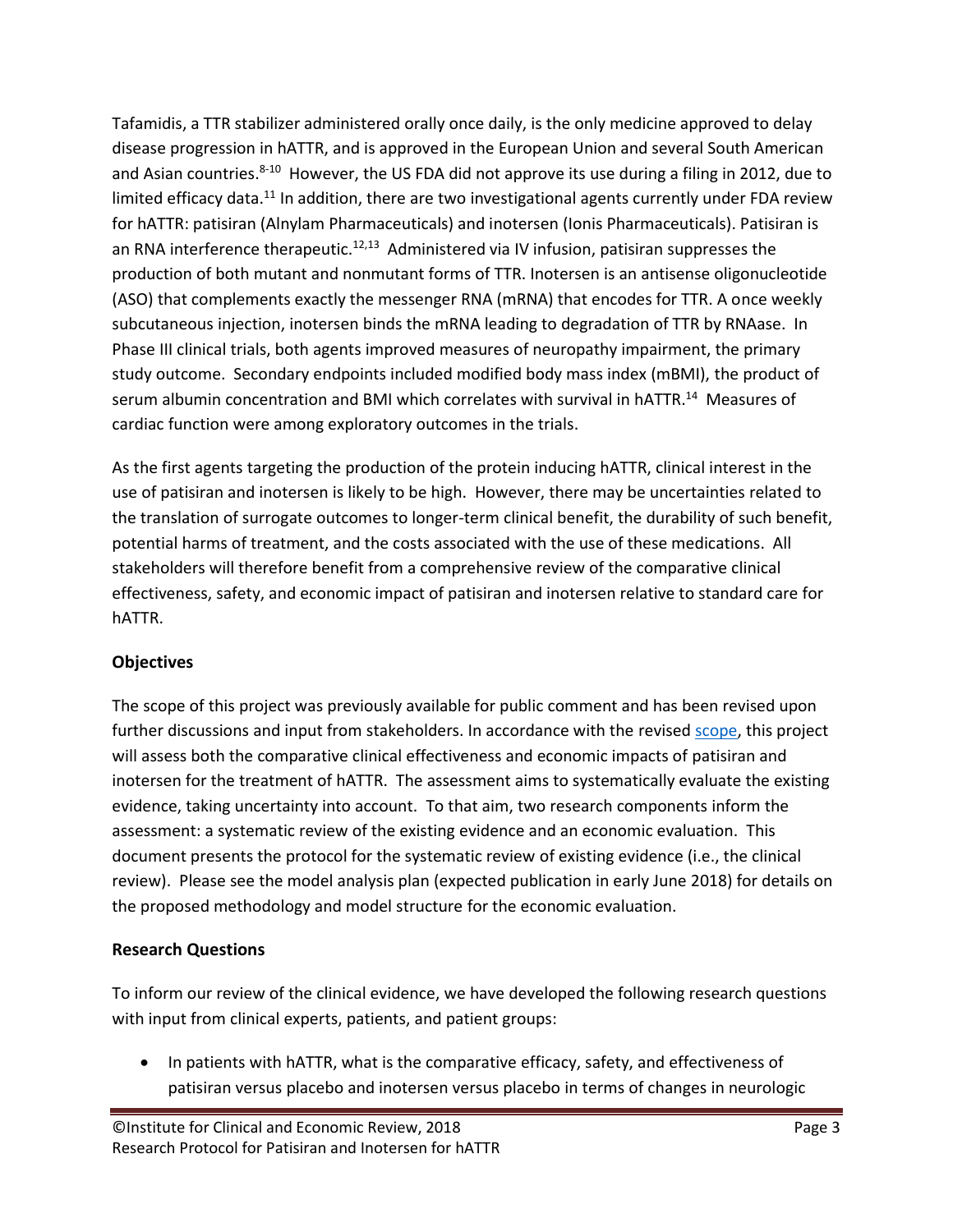function, cardiac function, ambulation, mortality, quality of life, adverse events, and other key outcomes?

### <span id="page-4-0"></span>**PICOTS Criteria**

In line with the above research questions, we defined the following specific criteria utilizing PICOTS (Population, Interventions, Comparisons, Outcomes, Timing, Setting and Study Design) elements.

### *Population*

We will review evidence for adults ages 18 and older with hATTR.

### *Interventions*

The full list of interventions is as follows:

- Patisiran (Alnylam Pharmaceuticals)
- Inotersen (Ionis Pharmaceuticals)

We developed this list of interventions with input from patient organizations, clinicians, manufacturers, and payers.

### *Comparators*

We will compare each drug to placebo, as placebo was the comparator in clinical trials and reflects usual supportive care. Data permitting, we also intend to compare each of the agents to each other and to diflunisal.

### *Outcomes*

The key outcomes of interest from clinical trials in this population include:

- Neurologic function (e.g., modified neuropathy impairment score +7 [mNIS+7] and neuropathy impairment score – weakness subscore [NIS-W]),
- Ambulation (e.g., familial amyloid polyneuropathy disease [FAP] stage and polyneuropathy disability [PND] score),
- Quality of life (e.g. 36-Item Short-Form Health Survey [SF-36]) and disease-specific healthrelated quality of life (e.g., Norfolk-Quality of Life-Diabetic Neuropathy [Norfolk-QoL-DN])
- Autonomic function (e.g., postural systolic blood pressure)
- Cardiac function (e.g., left ventricle mass, ejection fraction, and/or longitudinal strain)
- Mortality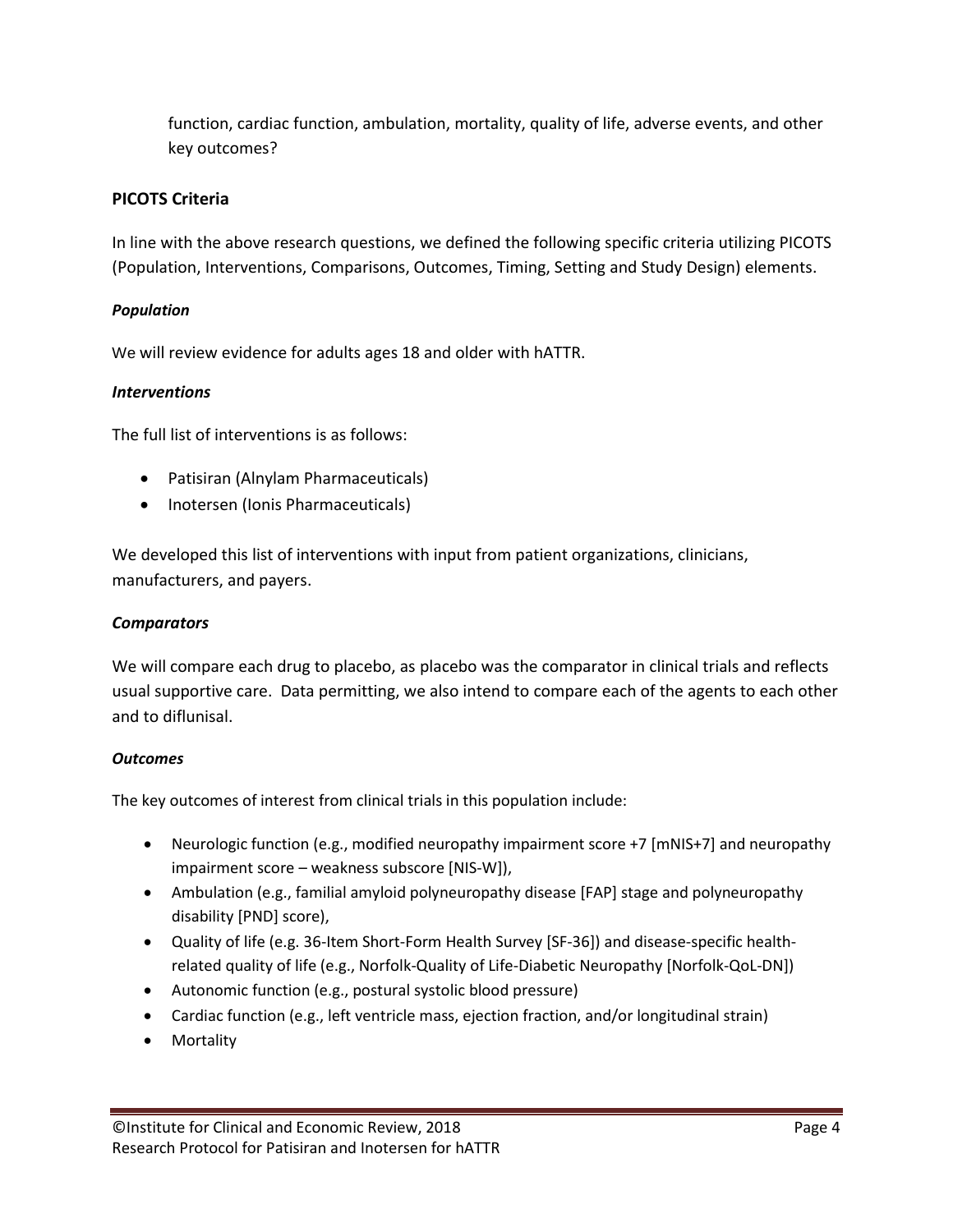We will also review evidence for one surrogate outcome of interest, modified BMI (mBMI), an intermediate outcome correlated with mortality.

Other outcomes of interest include:

- Treatment-related adverse events
- Rates of severe (Grade 3 or 4) adverse events
- Drug discontinuation due to adverse events
- Treatment-related deaths

#### *Timing*

Evidence on intervention efficacy, safety, and effectiveness will be derived from studies of at least one year's duration and evidence on harms from studies of at least three months' duration.

### *Settings*

All relevant settings will be considered, with a focus on outpatient settings in the United States.

### *Study design*

Randomized controlled trials and non-randomized controlled trials with any sample size will be included. Comparative observational studies of any size will also be included.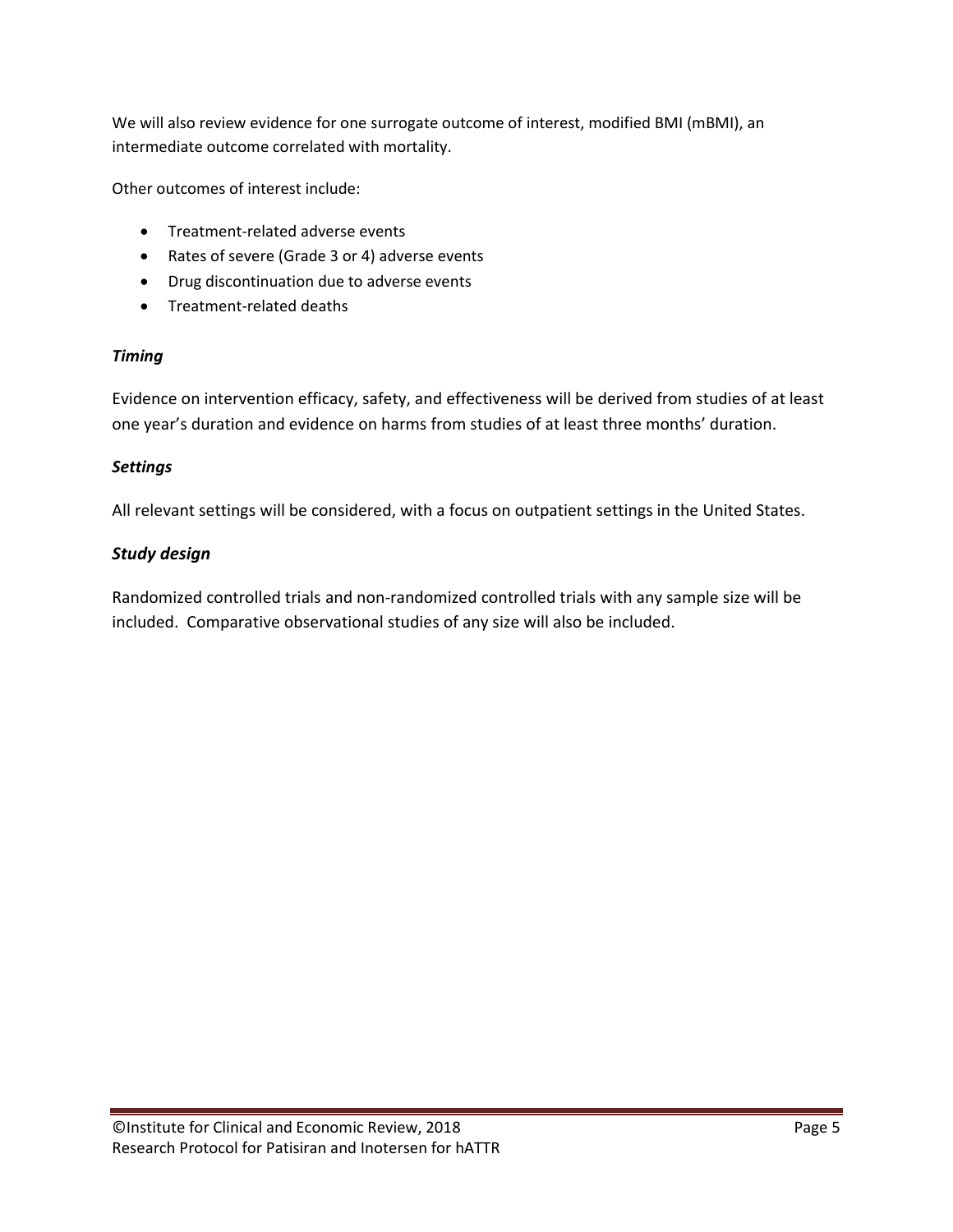### **Analytic Framework**

The proposed analytic framework for this project is depicted below:



The diagram begins with the population of interest on the left. Actions, such as treatment, are depicted with solid arrows which link the population to outcomes. For example, a treatment may be associated with specific clinical or health outcomes. Outcomes are listed in the shaded boxes: those within the rounded boxes are intermediate outcomes (e.g., change in mNIS+7), and those within the squared-off boxes are key measures of clinical benefit (e.g., health-related quality of life). The key measures of clinical benefit are linked to intermediate outcomes via a dashed line, as the relationship between these two types of outcomes may not always be validated. Curved arrows lead to the adverse events of an action (typically treatment), which are listed within the blue ellipsis.

### <span id="page-6-0"></span>Evidence Review Methods

### <span id="page-6-1"></span>**Search Methods and Data Sources**

Procedures for the systematic literature review assessing the evidence on patisiran and inotersen for hATTR will follow established best methods.<sup>[1](#page-13-0)[,2](#page-13-1)</sup> The review will be conducted in accordance with the Preferred Reporting Items for Systematic Reviews and Meta-Analyses (PRISMA) guidelines.<sup>[3](#page-13-2)</sup> The PRISMA guidelines include a list of 27 checklist items, which are described further in Appendix A.

We will search MEDLINE, EMBASE, Cochrane Database of Systematic Reviews, and Cochrane Central Register of Controlled Trials for relevant studies. Each search will be limited to English-language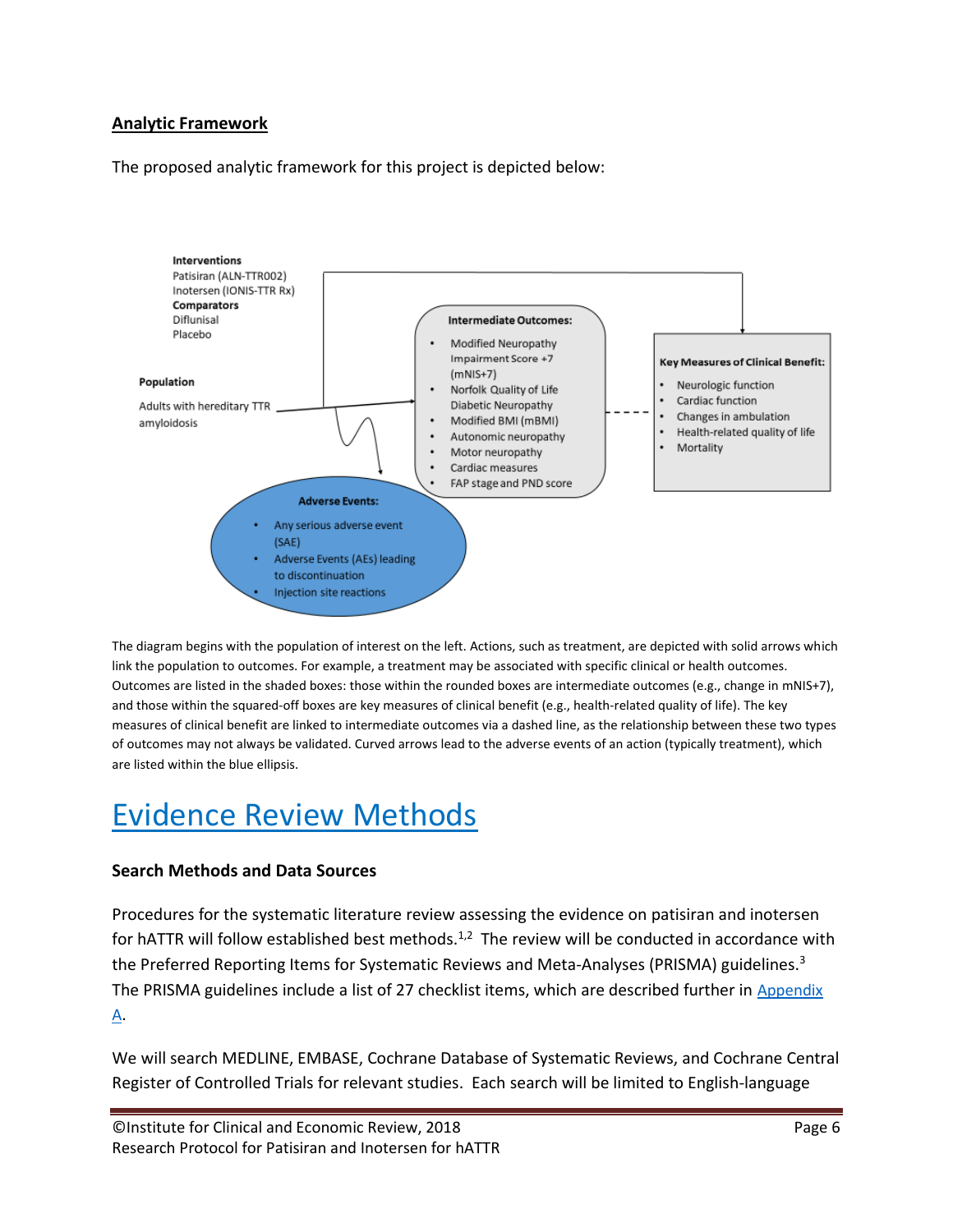studies of human subjects and will exclude articles indexed as guidelines, letters, editorials, narrative reviews, case reports, or news items. We will include abstracts from conference proceedings identified from the systematic literature search. All search strategies will be generated utilizing the Population, Intervention, Comparator, and Study Design elements described above. The proposed search strategies include a combination of indexing terms (MeSH terms in MEDLINE and EMTREE terms in EMBASE), as well as free-text terms, and are presented in Tables 1-2 below.

To supplement the database searches, we will perform a manual check of the reference lists of included trials and systematic reviews and invite key stakeholders to share references germane to the scope of this project. We will also supplement our review of published studies with data from conference proceedings, regulatory documents, information submitted by manufacturers, and other grey literature when the evidence meets ICER standards (for more information, see [http://icer-review.org/methodology/icers-methods/icer-value-assessment-framework/grey](http://icer-review.org/methodology/icers-methods/icer-value-assessment-framework/grey-literature-policy/)[literature-policy/\)](http://icer-review.org/methodology/icers-methods/icer-value-assessment-framework/grey-literature-policy/).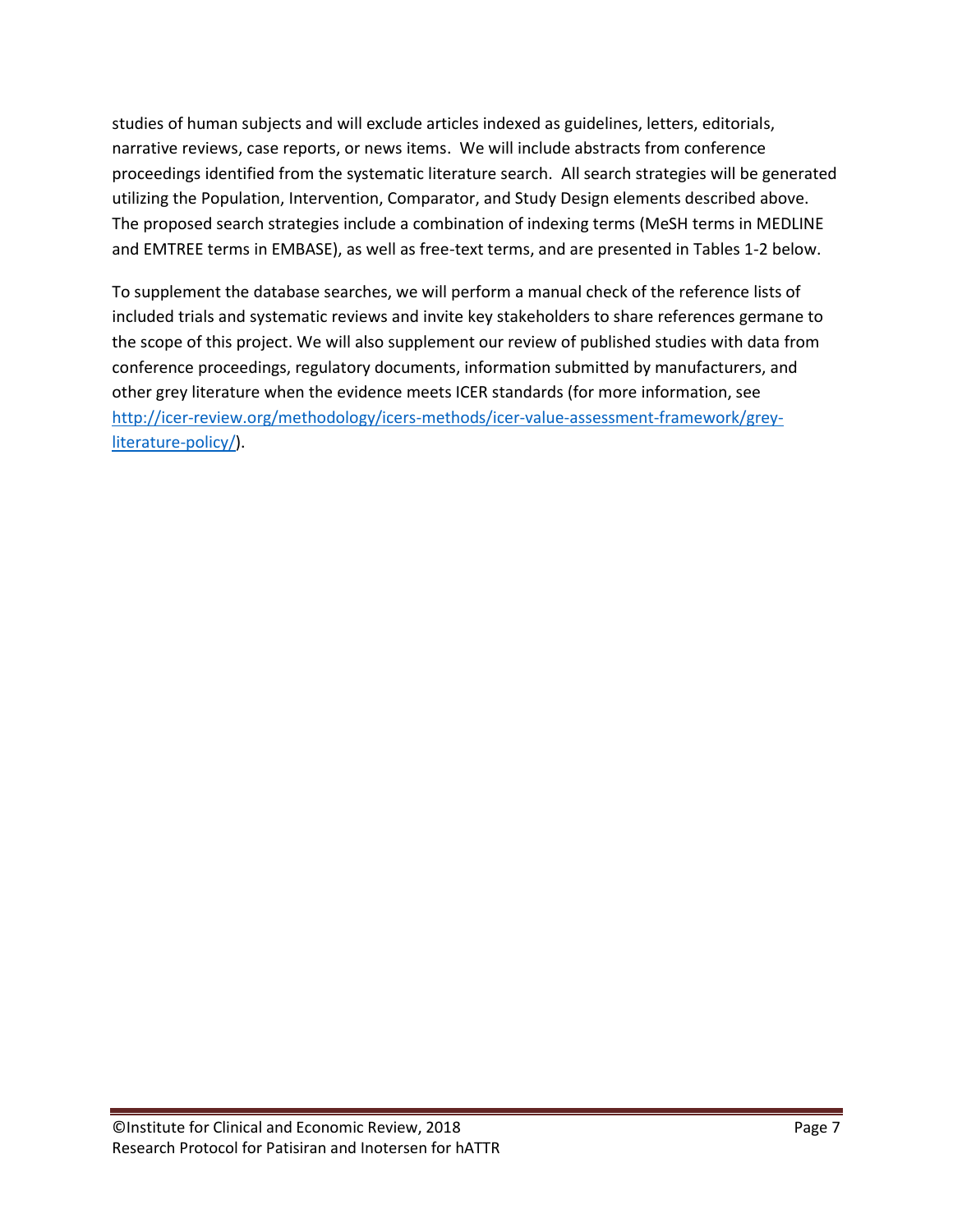### **Table 1: Search Strategy of Medline 1996 to Present with Daily Update and Cochrane Central Register of Controlled trials**

| $\mathbf{1}$            | amyloidosis.mp.                                                                                                                                                                                                                                                                                                                                                                                                                                                                                        |
|-------------------------|--------------------------------------------------------------------------------------------------------------------------------------------------------------------------------------------------------------------------------------------------------------------------------------------------------------------------------------------------------------------------------------------------------------------------------------------------------------------------------------------------------|
| $\overline{2}$          | patisiran.mp.                                                                                                                                                                                                                                                                                                                                                                                                                                                                                          |
| 3                       | inotersen.mp.                                                                                                                                                                                                                                                                                                                                                                                                                                                                                          |
| 4                       | ionis ttrrx.mp.                                                                                                                                                                                                                                                                                                                                                                                                                                                                                        |
| 5                       | isis ttrrx.mp.                                                                                                                                                                                                                                                                                                                                                                                                                                                                                         |
| 6                       | aln ttr02.mp.                                                                                                                                                                                                                                                                                                                                                                                                                                                                                          |
| $\overline{\mathbf{z}}$ | rna interference.mp.                                                                                                                                                                                                                                                                                                                                                                                                                                                                                   |
| 8                       | rnai therapeutics.mp.                                                                                                                                                                                                                                                                                                                                                                                                                                                                                  |
| 9                       | antisense oligonucleotide.mp.                                                                                                                                                                                                                                                                                                                                                                                                                                                                          |
| 10                      | 2 or 3 or 4 or 5 or 6 or 7 or 8 or 9                                                                                                                                                                                                                                                                                                                                                                                                                                                                   |
| 11                      | 1 and $10$                                                                                                                                                                                                                                                                                                                                                                                                                                                                                             |
| 12                      | (animals not (humans and animals)).sh.                                                                                                                                                                                                                                                                                                                                                                                                                                                                 |
| 13                      | 11 not 12                                                                                                                                                                                                                                                                                                                                                                                                                                                                                              |
| 14                      | limit 13 to english language                                                                                                                                                                                                                                                                                                                                                                                                                                                                           |
| 15                      | (abstract or addresses or autobiography or bibliography or biography or clinical trial, phase<br>i or case report or comment or congresses or consensus development conference or<br>duplicate publication or editorial or guideline or in vitro or interview or lecture or legal<br>cases or legislation or letter or news or newspaper article or patient education handout or<br>periodical index or personal narratives or portraits or practice guideline or review or video-<br>audio media).pt. |
| 16                      | cohort studies/ or longitudinal studies/ or prospective studies/ or retrospective studies/ or<br>comparative study.pt.                                                                                                                                                                                                                                                                                                                                                                                 |
| 17                      | control groups/ or (control* adj2 (clinical or group* or trial* or study or studies or design*<br>or arm*)).ti,ab. or ("clinical trial" or "clinical trial, phase ii" or clinical trial, phase iii or<br>clinical trial, phase iv or controlled clinical trial or "multicenter study" or "randomized<br>controlled trial").pt. or (random?ed adj6 (study or trial* or (clinical adj2 trial*))).ti,ab. or<br>((single or doubl*) adj2 blind*).ti,ab.                                                    |
| 18                      | 16 or 17                                                                                                                                                                                                                                                                                                                                                                                                                                                                                               |
| 19                      | 14 not 15                                                                                                                                                                                                                                                                                                                                                                                                                                                                                              |
| 20                      | 18 and 19                                                                                                                                                                                                                                                                                                                                                                                                                                                                                              |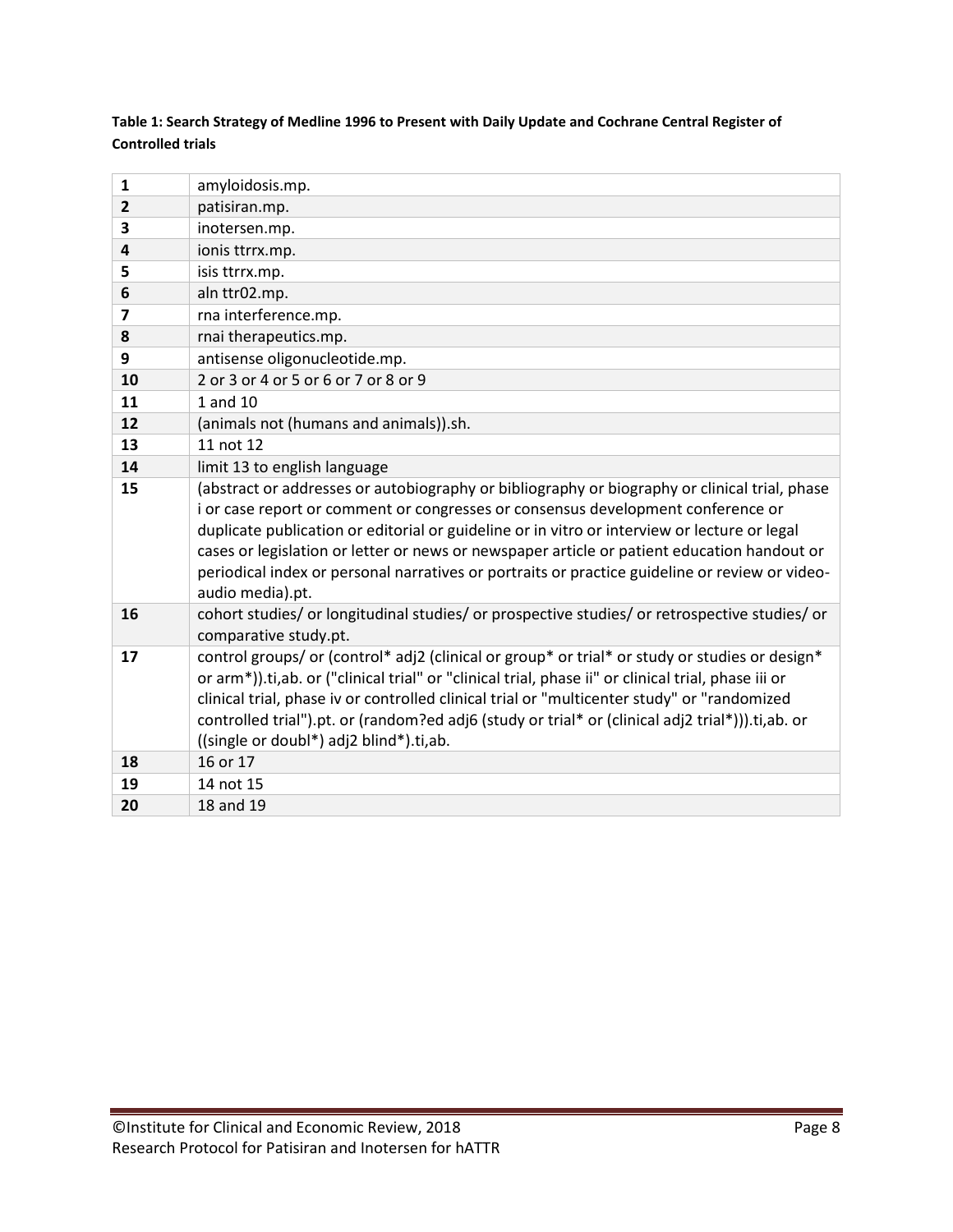#### **Table 2. Search strategy of EMBASE SEARCH**

| #1  | 'amyloidosis'                                                                         |  |
|-----|---------------------------------------------------------------------------------------|--|
| #2  | 'patisiran'                                                                           |  |
| #3  | 'inotersen'                                                                           |  |
| #4  | 'ionis ttrrx'                                                                         |  |
| #5  | 'RNA interference'                                                                    |  |
| #6  | 'RNAi therapeutics'                                                                   |  |
| #7  | 'antisense oligonucleotide'                                                           |  |
| #8  | #2 or #3 or #4 or #5 or #6 OR #7                                                      |  |
| #9  | #1 AND #8                                                                             |  |
| #10 | 'animal'/exp OR 'nonhuman'/exp OR 'animal experiment'/exp                             |  |
| #11 | 'human'/exp                                                                           |  |
| #12 | #10 AND #11                                                                           |  |
| #13 | #10 NOT #12                                                                           |  |
| #14 | #9 NOT #13                                                                            |  |
| #15 | #14 AND [english]/lim                                                                 |  |
| #16 | #14 AND [medline]/lim                                                                 |  |
| #17 | #15 NOT #16                                                                           |  |
| #18 | #15 AND ('chapter'/it OR 'editorial'/it OR 'letter'/it OR 'note'/it OR 'review'/it OR |  |
|     | 'short survey'/it)                                                                    |  |
| #19 | #17 NOT #18                                                                           |  |

### **Selection of Eligible Studies**

Following the literature search and removal of duplicate citations using both online and local software tools, we will select eligible studies through screening at two levels: abstract and full-text. Two reviewers will independently screen the titles and abstracts of all publications identified using DistillerSR; a third reviewer will work with the initial two reviewers to resolve any issues of disagreement through consensus. No study will be excluded at abstract-level screening due to insufficient information. For example, an abstract that does not report an outcome of interest in the abstract would be accepted for further review in full text.

Citations accepted during abstract-level screening will be retrieved in full text for review. Reasons for exclusion will be categorized according to the PICOTS elements during both title/abstract and full-text review.

### <span id="page-9-0"></span>**Data Extraction Strategy**

Data will be extracted into DistillerSR. The basic design and elements of the extraction forms will follow those used for other ICER reports. Elements include a description of patient populations,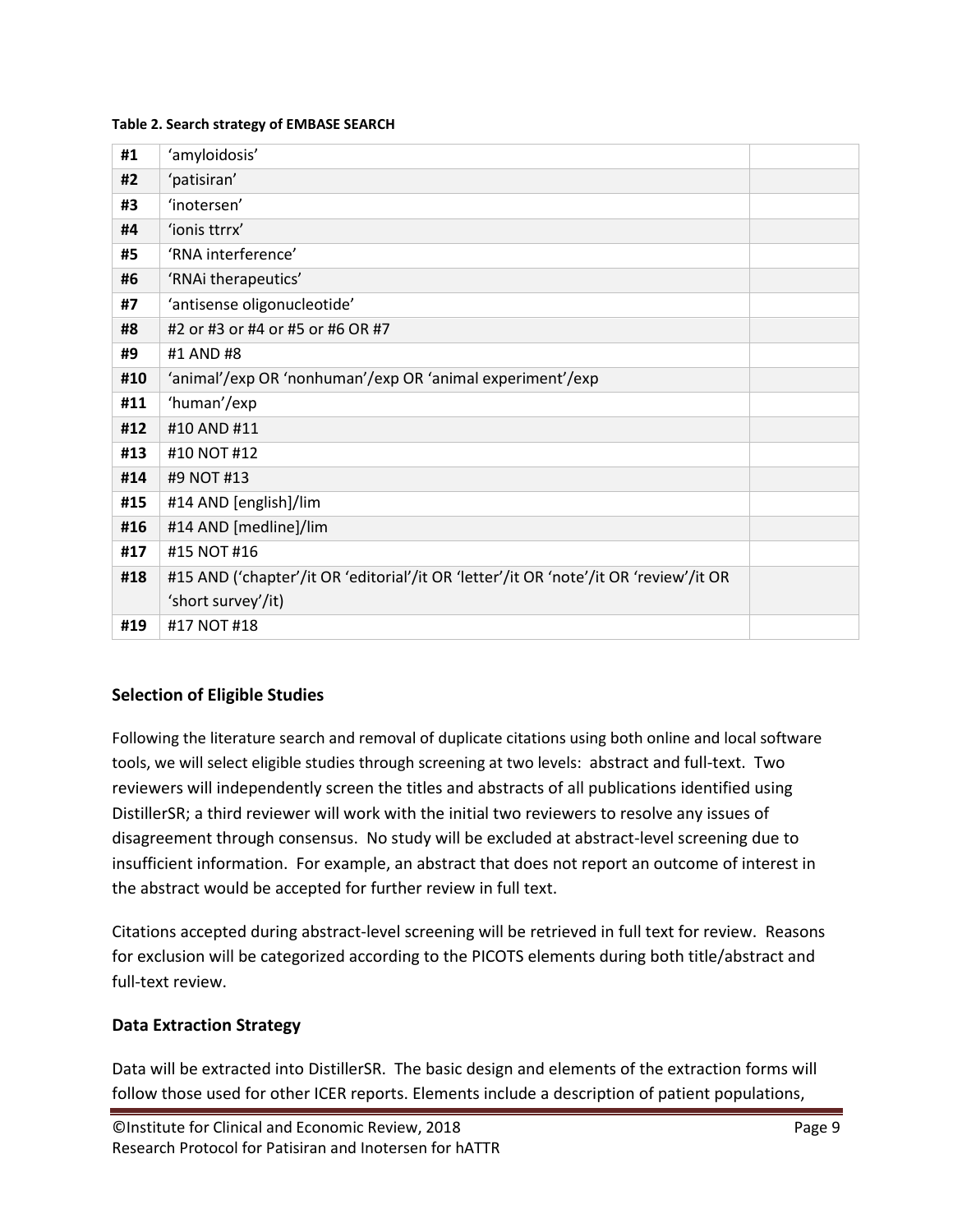sample size, duration of follow-up, funding source, study design features, interventions (agent, dosage, frequency, schedules), concomitant therapy allowed and used (agent, dosage, frequency, schedules), outcome assessments, results, and quality assessment for each study (please see below). .

The data extraction will be performed in the following steps:

- 1. One reviewer will extract information from the full-text articles, and a second reviewer will validate the extracted data.
- 2. Extracted data will be reviewed for logic, and a third investigator will validate a random proportion of data for additional quality assurance.

### <span id="page-10-0"></span>**Quality Assessment Criteria**

We will use criteria published by the US Preventive Services Task Force (USPSTF) to assess the quality of clinical trials and cohort studies, using the categories "good," "fair," or "poor."[4](#page-13-3)

*Good: Meets all criteria: Comparable groups are assembled initially and maintained throughout the study; reliable and valid measurement instruments are used and applied equally to the groups; interventions are spelled out clearly; all important outcomes are considered; and appropriate attention paid to confounders in analysis. In addition, intention to treat analysis is used for RCTs.*

*Fair: Any or all of the following problems occur, without the fatal flaws noted in the "poor" category below: Generally comparable groups are assembled initially but some question remains whether some (although not major) differences occurred with follow-up; measurement instruments are acceptable (although not the best) and generally applied equally; some but not all important outcomes are considered; and some but not all potential confounders are addressed. Intention to treat analysis is done for RCTs.*

*Poor: Any of the following fatal flaws exists: groups assembled initially are not close to being comparable or maintained throughout the study; unreliable or invalid measurement instruments are used or not applied equally among groups (including not masking outcome assessment); and key confounders are given little or no attention. For RCTs, intention to treat or modified intention to treat (e.g., randomized and received at least one dose of study drug) analysis is lacking.*

### <span id="page-10-1"></span>**Publication Bias Assessment**

Given the emerging nature of the evidence base for these newer treatments, we will scan the [ClinicalTrials.gov](http://www.clinicaltrials.gov/) site to identify studies completed more than two years ago. Search terms include "patisiran", "ALN TTR02", "inotersen, and "IONIS TTRRx". We will select studies which would have met our inclusion criteria, and for which no findings have been published. We will provide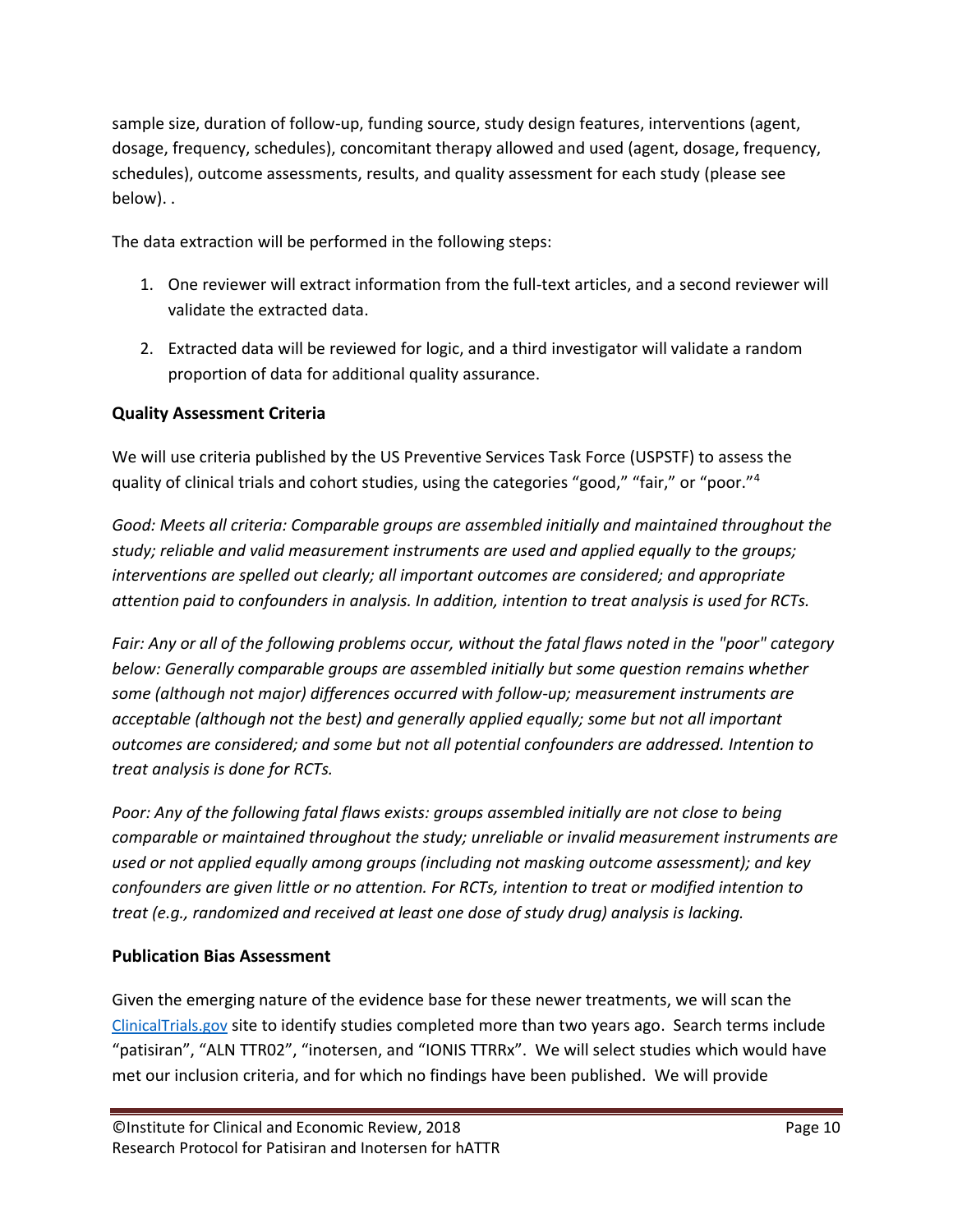qualitative analysis of the objectives and methods of these studies to ascertain whether there may be a biased representation of study results in the published literature.

### <span id="page-11-0"></span>**Evidence Synthesis**

The purpose of the evidence synthesis is to estimate the clinical effectiveness of the interventions being compared. The analysis will be based on the data from all relevant studies identified from the systematic review. This section contains two components: (1) a summary of the evidence base and (2) a synthesis of outcome results.

We will synthesize all relevant evidence qualitatively. Data permitting, we will conduct quantitative analyses. Wherever feasible and appropriate, we will meta-analyze head-to-head studies of these interventions. If feasible and appropriate given the available evidence, we will also conduct network meta-analyses to add indirect comparisons (comparisons of interventions that have not been directly compared in head-to-head studies).

### *Summary of Evidence Base*

Included studies will be summarized in the text and in evidence tables of the Evidence Report. This summary is key to understanding the evidence base pertaining to the topic. An evidence table shell is presented in Appendix B. Relevant data include those listed in the data extraction section. Any key differences between the studies in terms of the study design, patient characteristics, interventions (including dosing and frequency), outcomes (including definitions and methods of assessments), and study quality will be noted in the text of the report.

### *Synthesis of Results*

For each outcome, all studies reporting results will be assessed for similarity in terms of the key characteristics specified in the data extraction section. The reported results from the studies that are sufficiently similar will then be checked to determine if the data are appropriate for analysis (e.g., sample sizes, number of patients experiencing the outcome, and point estimates with uncertainty estimates are reported as appropriate). Key considerations for interpreting the results within the context of the evidence base will be specified in the Evidence Report.

We expect analyses to be limited to those that are descriptive in nature only, as differences in entry criteria, patient populations, outcome assessments, and other factors are likely to preclude formal quantitative direct or indirect assessments of patisiran and inotersen, respectively, versus diflunisal. Nevertheless, if studies are sufficiently similar in terms of patient populations, outcomes assessed, interventions, and comparators, we will conduct random effect pairwise meta-analyses and network meta-analyses where feasible. A pairwise meta-analysis quantitatively synthesizes results from multiple studies that assessed the same intervention and comparator.<sup>[5](#page-13-4)</sup> A network metaanalysis extends pairwise meta-analyses by simultaneously combining both the direct estimates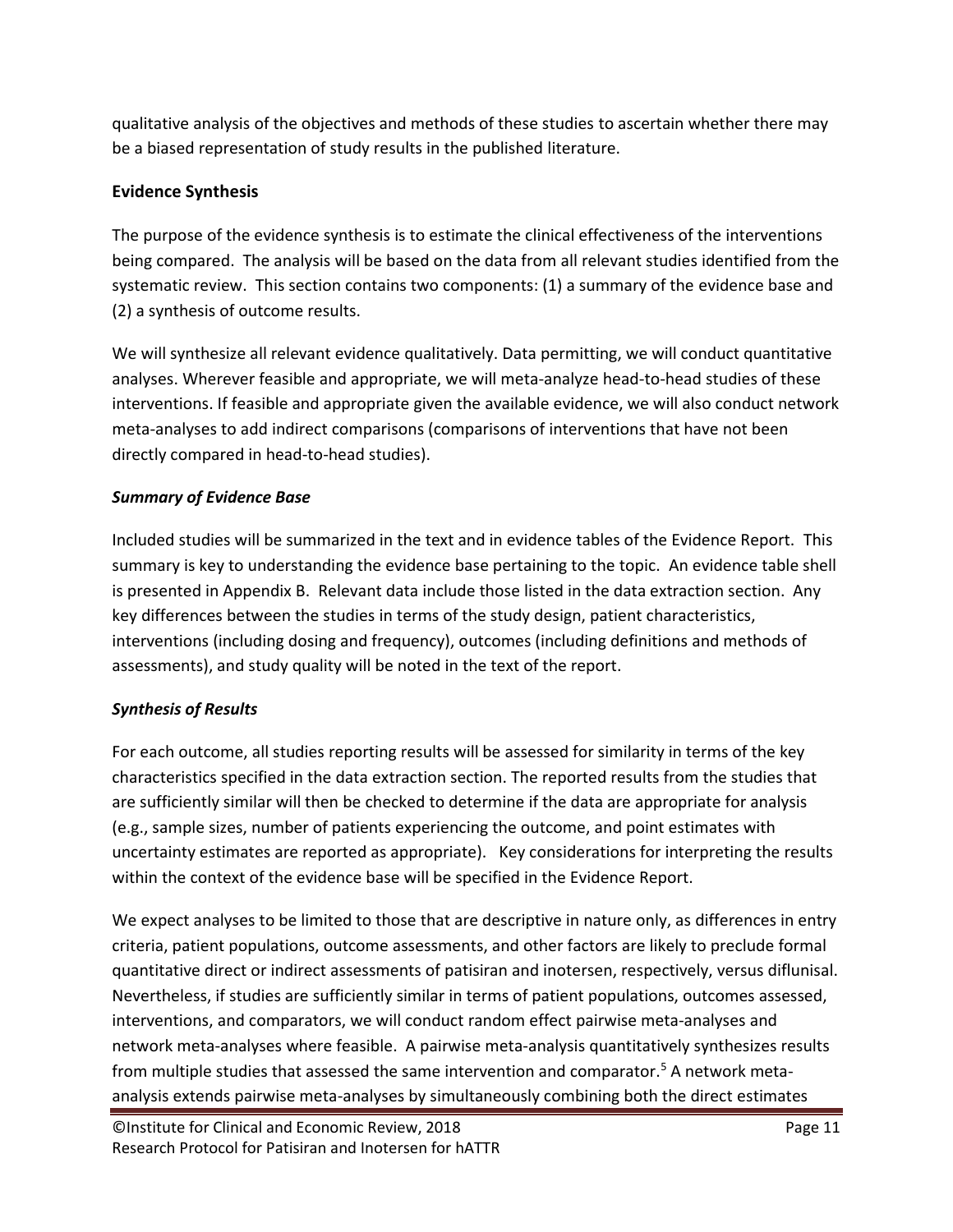<span id="page-12-0"></span>(i.e., estimates obtained from head-to-head comparisons) and indirect estimates (i.e., estimates obtained from common comparator(s)).  $6,7$  $6,7$  The specific approach for any (network) meta-analysis will depend on the available evidence and will be detailed in the report.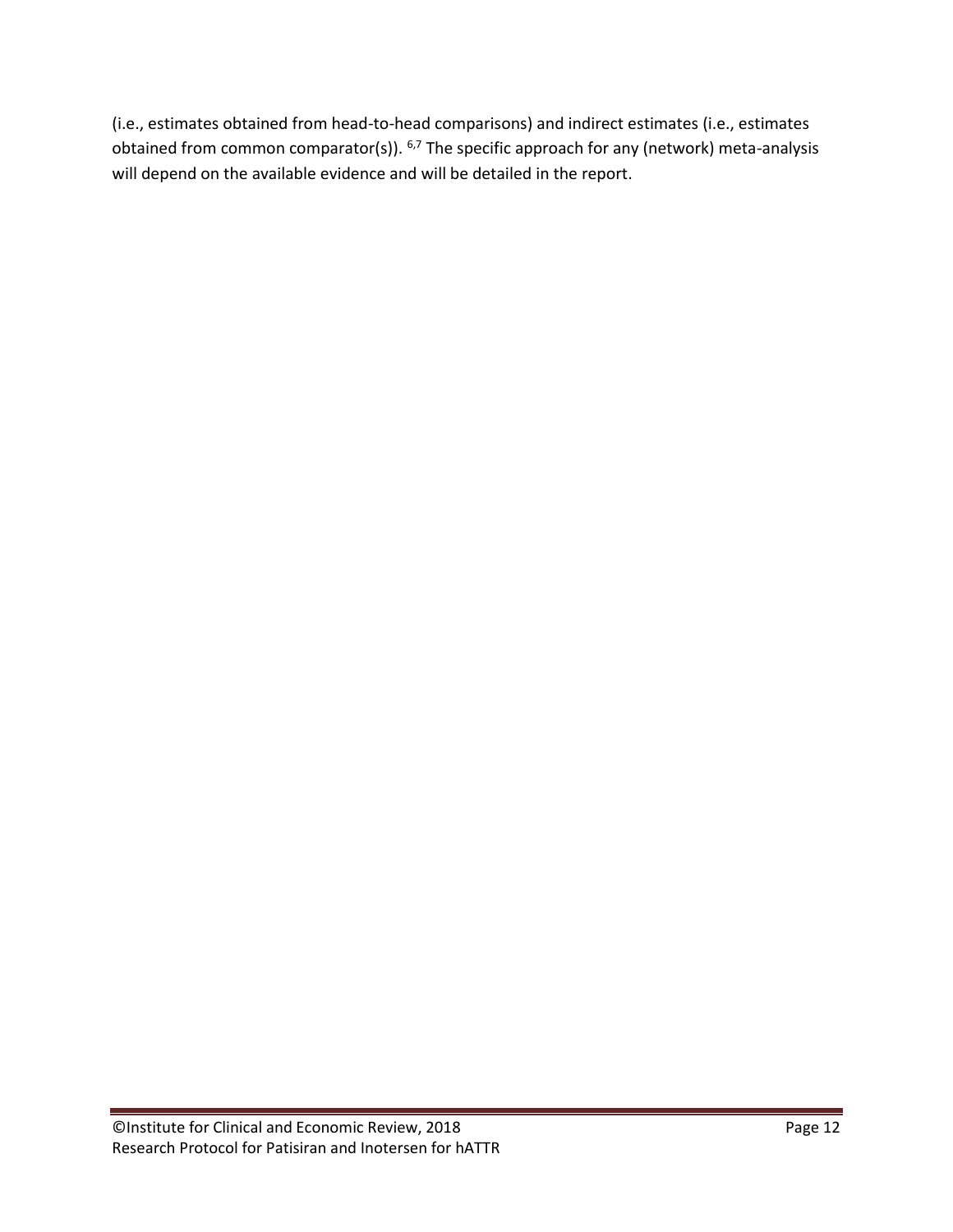### References

- <span id="page-13-0"></span>1. Cook DJ, Mulrow CD, Haynes RB. Systematic reviews: synthesis of best evidence for clinical decisions. *Ann Intern Med.* 1997;126(5):376-380.
- <span id="page-13-1"></span>2. Higgins JP, Green S. *Cochrane Collaboration Handbook for Systematic Reviews of Interventions. Version 5.1.0 [updated March 2011].* The Cochrane Collaboration and John Wiley & Sons Ltd; 2008.
- <span id="page-13-2"></span>3. Moher D, Liberati A, Tetzlaff J, Altman DG. Preferred reporting items for systematic reviews and meta-analyses: the PRISMA statement. *International journal of surgery (London, England).*  2010;8(5):336-341.
- <span id="page-13-3"></span>4. Agency for Healthcare Research and Quality. *U.S. Preventive Services Task Force Procedure Manual.* 2008.
- <span id="page-13-4"></span>5. Sutton AJ, Abrams KR. Bayesian methods in meta-analysis and evidence synthesis. *Stat Methods Med Res.* 2001;10(4):277-303.
- <span id="page-13-5"></span>6. Lu G, Ades AE. Combination of direct and indirect evidence in mixed treatment comparisons. *Statistics in medicine.* 2004;23(20):3105-3124.
- <span id="page-13-6"></span>7. Caldwell DM, Ades AE, Higgins JP. Simultaneous comparison of multiple treatments: combining direct and indirect evidence. *Bmj.* 2005;331(7521):897-900.
- <span id="page-13-7"></span>8. Dias S, Welton NJ, Caldwell DM, Ades AE. Checking consistency in mixed treatment comparison meta-analysis. *Statistics in medicine.* 2010;29(7-8):932-944.
- <span id="page-13-8"></span>9. Liberati A, Altman DG, Tetzlaff J, et al. The PRISMA statement for reporting systematic reviews and meta-analyses of studies that evaluate healthcare interventions: explanation and elaboration. *Bmj.* 2009;339:b2700.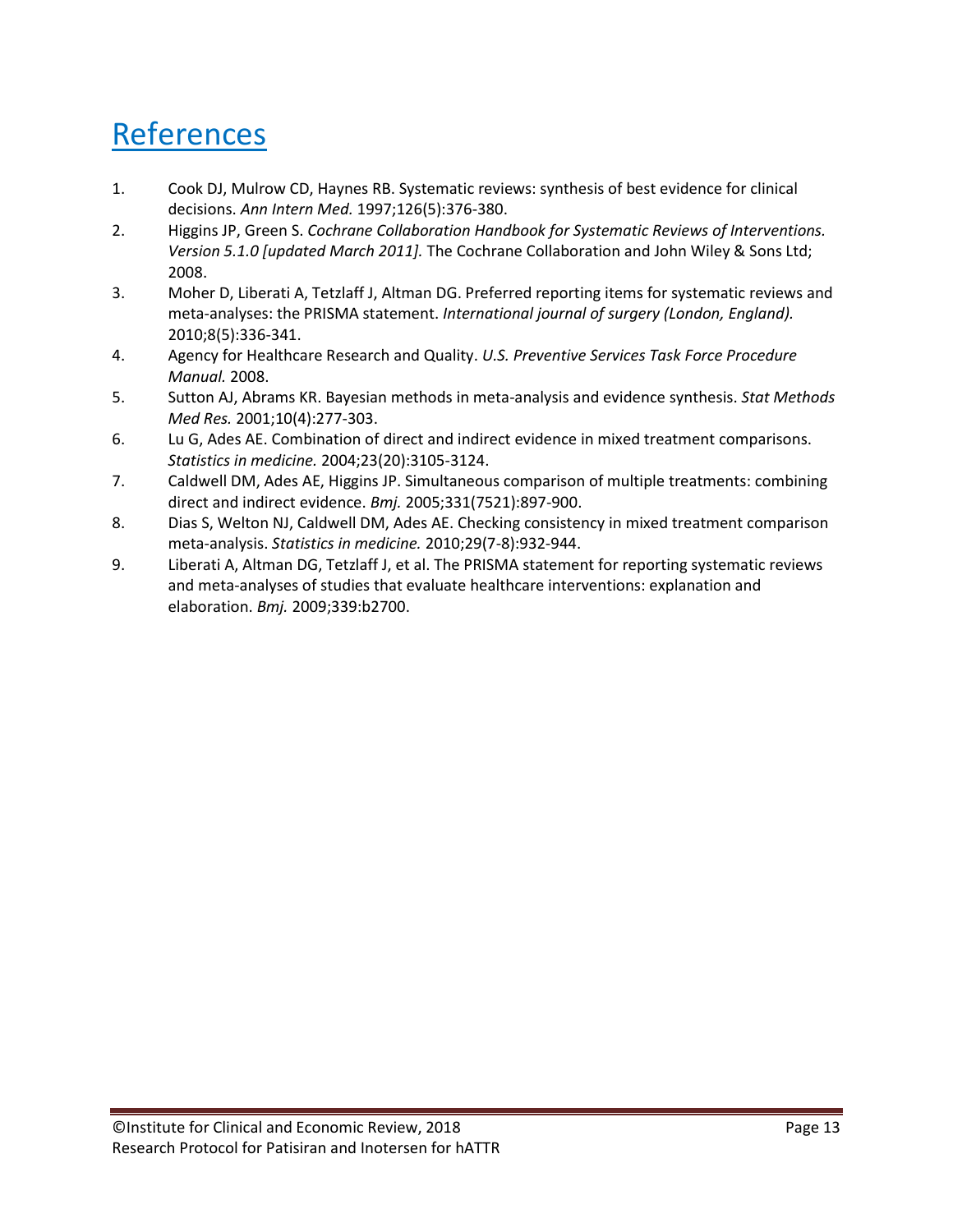# <span id="page-14-0"></span>Appendix A. PRISMA Checklist

The checklist below is drawn from Moher et al. 2009.<sup>[3](#page-13-2)</sup> Additional explanation of each item can be found in Liberati et al. 200[9](#page-13-8).<sup>9</sup>

| <b>TITLE</b><br>Title<br>1<br>Identify the report as a systematic review, meta-analysis, or both.<br><b>ABSTRACT</b><br>2<br>Structured summary<br>Provide a structured summary including, as applicable: background; objectives; data sources; study eligibility<br>criteria, participants, and interventions; study appraisal and synthesis methods; results; limitations; conclusions<br>and implications of key findings; systematic review registration number.<br><b>INTRODUCTION</b><br>Rationale<br>3<br>Describe the rationale for the review in the context of what is already known.<br>Objectives<br>4<br>Provide an explicit statement of questions being addressed with reference to participants, interventions,<br>comparisons, outcomes, and study design (PICOS).<br><b>METHODS</b><br>Protocol and registration<br>5<br>Indicate if a review protocol exists, if and where it can be accessed (e.g., Web address), and, if available, provide<br>registration information including registration number.<br>Specify study characteristics (e.g., PICOS, length of follow-up) and report characteristics (e.g., years considered,<br>Eligibility criteria<br>6<br>language, publication status) used as criteria for eligibility, giving rationale.<br>$\overline{7}$<br>Describe all information sources (e.g., databases with dates of coverage, contact with study authors to identify<br>Information sources<br>additional studies) in the search and date last searched.<br>Present full electronic search strategy for at least one database, including any limits used, such that it could be<br>Search<br>8<br>repeated.<br>Study selection<br>9<br>State the process for selecting studies (i.e., screening, eligibility, included in systematic review, and, if applicable,<br>included in the meta-analysis).<br>Data collection process<br>10<br>Describe method of data extraction from reports (e.g., piloted forms, independently, in duplicate) and any<br>processes for obtaining and confirming data from investigators.<br>Data items<br>11<br>List and define all variables for which data were sought (e.g., PICOS, funding sources) and any assumptions and<br>simplifications made.<br>Risk of bias in individual<br>12<br>Describe methods used for assessing risk of bias of individual studies (including specification of whether this was<br>studies<br>done at the study or outcome level), and how this information is to be used in any data synthesis.<br>Summary measures<br>13<br>State the principal summary measures (e.g., risk ratio, difference in means).<br>Synthesis of results<br>14<br>Describe the methods of handling data and combining results of studies, if done, including measures of<br>consistency (e.g., $I^2$ ) for each meta-analysis.<br>Risk of bias across studies<br>15<br>Specify any assessment of risk of bias that may affect the cumulative evidence (e.g., publication bias, selective<br>reporting within studies).<br>16<br>Describe methods of additional analyses (e.g., sensitivity or subgroup analyses, meta-regression), if done,<br>Additional analyses<br>indicating which were pre-specified.<br><b>RESULTS</b><br>Give numbers of studies screened, assessed for eligibility, and included in the review, with reasons for exclusions<br>Study selection<br>17<br>at each stage, ideally with a flow diagram.<br>Study characteristics<br>18<br>For each study, present characteristics for which data were extracted (e.g., study size, PICOS, follow-up period)<br>and provide the citations.<br>Risk of bias within studies<br>19<br>Present data on risk of bias of each study and, if available, any outcome-level assessment (see Item 12).<br>Results of individual studies<br>20<br>For all outcomes considered (benefits or harms), present, for each study: (a) simple summary data for each<br>intervention group and (b) effect estimates and confidence intervals, ideally with a forest plot.<br>21<br>Present results of each meta-analysis done, including confidence intervals and measures of consistency.<br>Synthesis of results<br>Risk of bias across studies<br>22<br>Present results of any assessment of risk of bias across studies (see Item 15).<br>Additional analysis<br>23<br>Give results of additional analyses, if done (e.g., sensitivity or subgroup analyses, meta-regression [see Item 16]).<br><b>DISCUSSION</b><br>Summary of evidence<br>24<br>Summarize the main findings including the strength of evidence for each main outcome; consider their<br>relevance to key groups (e.g., health care providers, users, and policy makers).<br>Limitations<br>Discuss limitations at study and outcome level (e.g., risk of bias), and at review level (e.g., incomplete retrieval of<br>25<br>identified research, reporting bias).<br>Provide a general interpretation of the results in the context of other evidence, and implications for future<br>Conclusions<br>26<br>research.<br><b>FUNDING</b><br>Funding<br>27<br>Describe sources of funding for the systematic review and other support (e.g., supply of data); role of funders for<br>the systematic review. | <b>Section/Topic</b> | # | <b>Checklist Item</b> | <b>Reported on</b><br>Page $#$ |
|-------------------------------------------------------------------------------------------------------------------------------------------------------------------------------------------------------------------------------------------------------------------------------------------------------------------------------------------------------------------------------------------------------------------------------------------------------------------------------------------------------------------------------------------------------------------------------------------------------------------------------------------------------------------------------------------------------------------------------------------------------------------------------------------------------------------------------------------------------------------------------------------------------------------------------------------------------------------------------------------------------------------------------------------------------------------------------------------------------------------------------------------------------------------------------------------------------------------------------------------------------------------------------------------------------------------------------------------------------------------------------------------------------------------------------------------------------------------------------------------------------------------------------------------------------------------------------------------------------------------------------------------------------------------------------------------------------------------------------------------------------------------------------------------------------------------------------------------------------------------------------------------------------------------------------------------------------------------------------------------------------------------------------------------------------------------------------------------------------------------------------------------------------------------------------------------------------------------------------------------------------------------------------------------------------------------------------------------------------------------------------------------------------------------------------------------------------------------------------------------------------------------------------------------------------------------------------------------------------------------------------------------------------------------------------------------------------------------------------------------------------------------------------------------------------------------------------------------------------------------------------------------------------------------------------------------------------------------------------------------------------------------------------------------------------------------------------------------------------------------------------------------------------------------------------------------------------------------------------------------------------------------------------------------------------------------------------------------------------------------------------------------------------------------------------------------------------------------------------------------------------------------------------------------------------------------------------------------------------------------------------------------------------------------------------------------------------------------------------------------------------------------------------------------------------------------------------------------------------------------------------------------------------------------------------------------------------------------------------------------------------------------------------------------------------------------------------------------------------------------------------------------------------------------------------------------------------------------------------------------------------------------------------------------------------------------------------------------------------------------------------------------------------------------------------------------------------------------------------------------------------------------------------------------------------------------------------------------------------------------------------------------------------------------------------------------------------------------------------------------------------------------------------------------------------------------------------------------------------------------------------------------------------------------------------------------------------------------------------------------------------------------------------------------------------------------------------------------------------------------------------------------------------------------------------------------------------------------|----------------------|---|-----------------------|--------------------------------|
|                                                                                                                                                                                                                                                                                                                                                                                                                                                                                                                                                                                                                                                                                                                                                                                                                                                                                                                                                                                                                                                                                                                                                                                                                                                                                                                                                                                                                                                                                                                                                                                                                                                                                                                                                                                                                                                                                                                                                                                                                                                                                                                                                                                                                                                                                                                                                                                                                                                                                                                                                                                                                                                                                                                                                                                                                                                                                                                                                                                                                                                                                                                                                                                                                                                                                                                                                                                                                                                                                                                                                                                                                                                                                                                                                                                                                                                                                                                                                                                                                                                                                                                                                                                                                                                                                                                                                                                                                                                                                                                                                                                                                                                                                                                                                                                                                                                                                                                                                                                                                                                                                                                                                                                                                   |                      |   |                       |                                |
|                                                                                                                                                                                                                                                                                                                                                                                                                                                                                                                                                                                                                                                                                                                                                                                                                                                                                                                                                                                                                                                                                                                                                                                                                                                                                                                                                                                                                                                                                                                                                                                                                                                                                                                                                                                                                                                                                                                                                                                                                                                                                                                                                                                                                                                                                                                                                                                                                                                                                                                                                                                                                                                                                                                                                                                                                                                                                                                                                                                                                                                                                                                                                                                                                                                                                                                                                                                                                                                                                                                                                                                                                                                                                                                                                                                                                                                                                                                                                                                                                                                                                                                                                                                                                                                                                                                                                                                                                                                                                                                                                                                                                                                                                                                                                                                                                                                                                                                                                                                                                                                                                                                                                                                                                   |                      |   |                       |                                |
|                                                                                                                                                                                                                                                                                                                                                                                                                                                                                                                                                                                                                                                                                                                                                                                                                                                                                                                                                                                                                                                                                                                                                                                                                                                                                                                                                                                                                                                                                                                                                                                                                                                                                                                                                                                                                                                                                                                                                                                                                                                                                                                                                                                                                                                                                                                                                                                                                                                                                                                                                                                                                                                                                                                                                                                                                                                                                                                                                                                                                                                                                                                                                                                                                                                                                                                                                                                                                                                                                                                                                                                                                                                                                                                                                                                                                                                                                                                                                                                                                                                                                                                                                                                                                                                                                                                                                                                                                                                                                                                                                                                                                                                                                                                                                                                                                                                                                                                                                                                                                                                                                                                                                                                                                   |                      |   |                       |                                |
|                                                                                                                                                                                                                                                                                                                                                                                                                                                                                                                                                                                                                                                                                                                                                                                                                                                                                                                                                                                                                                                                                                                                                                                                                                                                                                                                                                                                                                                                                                                                                                                                                                                                                                                                                                                                                                                                                                                                                                                                                                                                                                                                                                                                                                                                                                                                                                                                                                                                                                                                                                                                                                                                                                                                                                                                                                                                                                                                                                                                                                                                                                                                                                                                                                                                                                                                                                                                                                                                                                                                                                                                                                                                                                                                                                                                                                                                                                                                                                                                                                                                                                                                                                                                                                                                                                                                                                                                                                                                                                                                                                                                                                                                                                                                                                                                                                                                                                                                                                                                                                                                                                                                                                                                                   |                      |   |                       |                                |
|                                                                                                                                                                                                                                                                                                                                                                                                                                                                                                                                                                                                                                                                                                                                                                                                                                                                                                                                                                                                                                                                                                                                                                                                                                                                                                                                                                                                                                                                                                                                                                                                                                                                                                                                                                                                                                                                                                                                                                                                                                                                                                                                                                                                                                                                                                                                                                                                                                                                                                                                                                                                                                                                                                                                                                                                                                                                                                                                                                                                                                                                                                                                                                                                                                                                                                                                                                                                                                                                                                                                                                                                                                                                                                                                                                                                                                                                                                                                                                                                                                                                                                                                                                                                                                                                                                                                                                                                                                                                                                                                                                                                                                                                                                                                                                                                                                                                                                                                                                                                                                                                                                                                                                                                                   |                      |   |                       |                                |
|                                                                                                                                                                                                                                                                                                                                                                                                                                                                                                                                                                                                                                                                                                                                                                                                                                                                                                                                                                                                                                                                                                                                                                                                                                                                                                                                                                                                                                                                                                                                                                                                                                                                                                                                                                                                                                                                                                                                                                                                                                                                                                                                                                                                                                                                                                                                                                                                                                                                                                                                                                                                                                                                                                                                                                                                                                                                                                                                                                                                                                                                                                                                                                                                                                                                                                                                                                                                                                                                                                                                                                                                                                                                                                                                                                                                                                                                                                                                                                                                                                                                                                                                                                                                                                                                                                                                                                                                                                                                                                                                                                                                                                                                                                                                                                                                                                                                                                                                                                                                                                                                                                                                                                                                                   |                      |   |                       |                                |
|                                                                                                                                                                                                                                                                                                                                                                                                                                                                                                                                                                                                                                                                                                                                                                                                                                                                                                                                                                                                                                                                                                                                                                                                                                                                                                                                                                                                                                                                                                                                                                                                                                                                                                                                                                                                                                                                                                                                                                                                                                                                                                                                                                                                                                                                                                                                                                                                                                                                                                                                                                                                                                                                                                                                                                                                                                                                                                                                                                                                                                                                                                                                                                                                                                                                                                                                                                                                                                                                                                                                                                                                                                                                                                                                                                                                                                                                                                                                                                                                                                                                                                                                                                                                                                                                                                                                                                                                                                                                                                                                                                                                                                                                                                                                                                                                                                                                                                                                                                                                                                                                                                                                                                                                                   |                      |   |                       |                                |
|                                                                                                                                                                                                                                                                                                                                                                                                                                                                                                                                                                                                                                                                                                                                                                                                                                                                                                                                                                                                                                                                                                                                                                                                                                                                                                                                                                                                                                                                                                                                                                                                                                                                                                                                                                                                                                                                                                                                                                                                                                                                                                                                                                                                                                                                                                                                                                                                                                                                                                                                                                                                                                                                                                                                                                                                                                                                                                                                                                                                                                                                                                                                                                                                                                                                                                                                                                                                                                                                                                                                                                                                                                                                                                                                                                                                                                                                                                                                                                                                                                                                                                                                                                                                                                                                                                                                                                                                                                                                                                                                                                                                                                                                                                                                                                                                                                                                                                                                                                                                                                                                                                                                                                                                                   |                      |   |                       |                                |
|                                                                                                                                                                                                                                                                                                                                                                                                                                                                                                                                                                                                                                                                                                                                                                                                                                                                                                                                                                                                                                                                                                                                                                                                                                                                                                                                                                                                                                                                                                                                                                                                                                                                                                                                                                                                                                                                                                                                                                                                                                                                                                                                                                                                                                                                                                                                                                                                                                                                                                                                                                                                                                                                                                                                                                                                                                                                                                                                                                                                                                                                                                                                                                                                                                                                                                                                                                                                                                                                                                                                                                                                                                                                                                                                                                                                                                                                                                                                                                                                                                                                                                                                                                                                                                                                                                                                                                                                                                                                                                                                                                                                                                                                                                                                                                                                                                                                                                                                                                                                                                                                                                                                                                                                                   |                      |   |                       |                                |
|                                                                                                                                                                                                                                                                                                                                                                                                                                                                                                                                                                                                                                                                                                                                                                                                                                                                                                                                                                                                                                                                                                                                                                                                                                                                                                                                                                                                                                                                                                                                                                                                                                                                                                                                                                                                                                                                                                                                                                                                                                                                                                                                                                                                                                                                                                                                                                                                                                                                                                                                                                                                                                                                                                                                                                                                                                                                                                                                                                                                                                                                                                                                                                                                                                                                                                                                                                                                                                                                                                                                                                                                                                                                                                                                                                                                                                                                                                                                                                                                                                                                                                                                                                                                                                                                                                                                                                                                                                                                                                                                                                                                                                                                                                                                                                                                                                                                                                                                                                                                                                                                                                                                                                                                                   |                      |   |                       |                                |
|                                                                                                                                                                                                                                                                                                                                                                                                                                                                                                                                                                                                                                                                                                                                                                                                                                                                                                                                                                                                                                                                                                                                                                                                                                                                                                                                                                                                                                                                                                                                                                                                                                                                                                                                                                                                                                                                                                                                                                                                                                                                                                                                                                                                                                                                                                                                                                                                                                                                                                                                                                                                                                                                                                                                                                                                                                                                                                                                                                                                                                                                                                                                                                                                                                                                                                                                                                                                                                                                                                                                                                                                                                                                                                                                                                                                                                                                                                                                                                                                                                                                                                                                                                                                                                                                                                                                                                                                                                                                                                                                                                                                                                                                                                                                                                                                                                                                                                                                                                                                                                                                                                                                                                                                                   |                      |   |                       |                                |
|                                                                                                                                                                                                                                                                                                                                                                                                                                                                                                                                                                                                                                                                                                                                                                                                                                                                                                                                                                                                                                                                                                                                                                                                                                                                                                                                                                                                                                                                                                                                                                                                                                                                                                                                                                                                                                                                                                                                                                                                                                                                                                                                                                                                                                                                                                                                                                                                                                                                                                                                                                                                                                                                                                                                                                                                                                                                                                                                                                                                                                                                                                                                                                                                                                                                                                                                                                                                                                                                                                                                                                                                                                                                                                                                                                                                                                                                                                                                                                                                                                                                                                                                                                                                                                                                                                                                                                                                                                                                                                                                                                                                                                                                                                                                                                                                                                                                                                                                                                                                                                                                                                                                                                                                                   |                      |   |                       |                                |
|                                                                                                                                                                                                                                                                                                                                                                                                                                                                                                                                                                                                                                                                                                                                                                                                                                                                                                                                                                                                                                                                                                                                                                                                                                                                                                                                                                                                                                                                                                                                                                                                                                                                                                                                                                                                                                                                                                                                                                                                                                                                                                                                                                                                                                                                                                                                                                                                                                                                                                                                                                                                                                                                                                                                                                                                                                                                                                                                                                                                                                                                                                                                                                                                                                                                                                                                                                                                                                                                                                                                                                                                                                                                                                                                                                                                                                                                                                                                                                                                                                                                                                                                                                                                                                                                                                                                                                                                                                                                                                                                                                                                                                                                                                                                                                                                                                                                                                                                                                                                                                                                                                                                                                                                                   |                      |   |                       |                                |
|                                                                                                                                                                                                                                                                                                                                                                                                                                                                                                                                                                                                                                                                                                                                                                                                                                                                                                                                                                                                                                                                                                                                                                                                                                                                                                                                                                                                                                                                                                                                                                                                                                                                                                                                                                                                                                                                                                                                                                                                                                                                                                                                                                                                                                                                                                                                                                                                                                                                                                                                                                                                                                                                                                                                                                                                                                                                                                                                                                                                                                                                                                                                                                                                                                                                                                                                                                                                                                                                                                                                                                                                                                                                                                                                                                                                                                                                                                                                                                                                                                                                                                                                                                                                                                                                                                                                                                                                                                                                                                                                                                                                                                                                                                                                                                                                                                                                                                                                                                                                                                                                                                                                                                                                                   |                      |   |                       |                                |
|                                                                                                                                                                                                                                                                                                                                                                                                                                                                                                                                                                                                                                                                                                                                                                                                                                                                                                                                                                                                                                                                                                                                                                                                                                                                                                                                                                                                                                                                                                                                                                                                                                                                                                                                                                                                                                                                                                                                                                                                                                                                                                                                                                                                                                                                                                                                                                                                                                                                                                                                                                                                                                                                                                                                                                                                                                                                                                                                                                                                                                                                                                                                                                                                                                                                                                                                                                                                                                                                                                                                                                                                                                                                                                                                                                                                                                                                                                                                                                                                                                                                                                                                                                                                                                                                                                                                                                                                                                                                                                                                                                                                                                                                                                                                                                                                                                                                                                                                                                                                                                                                                                                                                                                                                   |                      |   |                       |                                |
|                                                                                                                                                                                                                                                                                                                                                                                                                                                                                                                                                                                                                                                                                                                                                                                                                                                                                                                                                                                                                                                                                                                                                                                                                                                                                                                                                                                                                                                                                                                                                                                                                                                                                                                                                                                                                                                                                                                                                                                                                                                                                                                                                                                                                                                                                                                                                                                                                                                                                                                                                                                                                                                                                                                                                                                                                                                                                                                                                                                                                                                                                                                                                                                                                                                                                                                                                                                                                                                                                                                                                                                                                                                                                                                                                                                                                                                                                                                                                                                                                                                                                                                                                                                                                                                                                                                                                                                                                                                                                                                                                                                                                                                                                                                                                                                                                                                                                                                                                                                                                                                                                                                                                                                                                   |                      |   |                       |                                |
|                                                                                                                                                                                                                                                                                                                                                                                                                                                                                                                                                                                                                                                                                                                                                                                                                                                                                                                                                                                                                                                                                                                                                                                                                                                                                                                                                                                                                                                                                                                                                                                                                                                                                                                                                                                                                                                                                                                                                                                                                                                                                                                                                                                                                                                                                                                                                                                                                                                                                                                                                                                                                                                                                                                                                                                                                                                                                                                                                                                                                                                                                                                                                                                                                                                                                                                                                                                                                                                                                                                                                                                                                                                                                                                                                                                                                                                                                                                                                                                                                                                                                                                                                                                                                                                                                                                                                                                                                                                                                                                                                                                                                                                                                                                                                                                                                                                                                                                                                                                                                                                                                                                                                                                                                   |                      |   |                       |                                |
|                                                                                                                                                                                                                                                                                                                                                                                                                                                                                                                                                                                                                                                                                                                                                                                                                                                                                                                                                                                                                                                                                                                                                                                                                                                                                                                                                                                                                                                                                                                                                                                                                                                                                                                                                                                                                                                                                                                                                                                                                                                                                                                                                                                                                                                                                                                                                                                                                                                                                                                                                                                                                                                                                                                                                                                                                                                                                                                                                                                                                                                                                                                                                                                                                                                                                                                                                                                                                                                                                                                                                                                                                                                                                                                                                                                                                                                                                                                                                                                                                                                                                                                                                                                                                                                                                                                                                                                                                                                                                                                                                                                                                                                                                                                                                                                                                                                                                                                                                                                                                                                                                                                                                                                                                   |                      |   |                       |                                |
|                                                                                                                                                                                                                                                                                                                                                                                                                                                                                                                                                                                                                                                                                                                                                                                                                                                                                                                                                                                                                                                                                                                                                                                                                                                                                                                                                                                                                                                                                                                                                                                                                                                                                                                                                                                                                                                                                                                                                                                                                                                                                                                                                                                                                                                                                                                                                                                                                                                                                                                                                                                                                                                                                                                                                                                                                                                                                                                                                                                                                                                                                                                                                                                                                                                                                                                                                                                                                                                                                                                                                                                                                                                                                                                                                                                                                                                                                                                                                                                                                                                                                                                                                                                                                                                                                                                                                                                                                                                                                                                                                                                                                                                                                                                                                                                                                                                                                                                                                                                                                                                                                                                                                                                                                   |                      |   |                       |                                |
|                                                                                                                                                                                                                                                                                                                                                                                                                                                                                                                                                                                                                                                                                                                                                                                                                                                                                                                                                                                                                                                                                                                                                                                                                                                                                                                                                                                                                                                                                                                                                                                                                                                                                                                                                                                                                                                                                                                                                                                                                                                                                                                                                                                                                                                                                                                                                                                                                                                                                                                                                                                                                                                                                                                                                                                                                                                                                                                                                                                                                                                                                                                                                                                                                                                                                                                                                                                                                                                                                                                                                                                                                                                                                                                                                                                                                                                                                                                                                                                                                                                                                                                                                                                                                                                                                                                                                                                                                                                                                                                                                                                                                                                                                                                                                                                                                                                                                                                                                                                                                                                                                                                                                                                                                   |                      |   |                       |                                |
|                                                                                                                                                                                                                                                                                                                                                                                                                                                                                                                                                                                                                                                                                                                                                                                                                                                                                                                                                                                                                                                                                                                                                                                                                                                                                                                                                                                                                                                                                                                                                                                                                                                                                                                                                                                                                                                                                                                                                                                                                                                                                                                                                                                                                                                                                                                                                                                                                                                                                                                                                                                                                                                                                                                                                                                                                                                                                                                                                                                                                                                                                                                                                                                                                                                                                                                                                                                                                                                                                                                                                                                                                                                                                                                                                                                                                                                                                                                                                                                                                                                                                                                                                                                                                                                                                                                                                                                                                                                                                                                                                                                                                                                                                                                                                                                                                                                                                                                                                                                                                                                                                                                                                                                                                   |                      |   |                       |                                |
|                                                                                                                                                                                                                                                                                                                                                                                                                                                                                                                                                                                                                                                                                                                                                                                                                                                                                                                                                                                                                                                                                                                                                                                                                                                                                                                                                                                                                                                                                                                                                                                                                                                                                                                                                                                                                                                                                                                                                                                                                                                                                                                                                                                                                                                                                                                                                                                                                                                                                                                                                                                                                                                                                                                                                                                                                                                                                                                                                                                                                                                                                                                                                                                                                                                                                                                                                                                                                                                                                                                                                                                                                                                                                                                                                                                                                                                                                                                                                                                                                                                                                                                                                                                                                                                                                                                                                                                                                                                                                                                                                                                                                                                                                                                                                                                                                                                                                                                                                                                                                                                                                                                                                                                                                   |                      |   |                       |                                |
|                                                                                                                                                                                                                                                                                                                                                                                                                                                                                                                                                                                                                                                                                                                                                                                                                                                                                                                                                                                                                                                                                                                                                                                                                                                                                                                                                                                                                                                                                                                                                                                                                                                                                                                                                                                                                                                                                                                                                                                                                                                                                                                                                                                                                                                                                                                                                                                                                                                                                                                                                                                                                                                                                                                                                                                                                                                                                                                                                                                                                                                                                                                                                                                                                                                                                                                                                                                                                                                                                                                                                                                                                                                                                                                                                                                                                                                                                                                                                                                                                                                                                                                                                                                                                                                                                                                                                                                                                                                                                                                                                                                                                                                                                                                                                                                                                                                                                                                                                                                                                                                                                                                                                                                                                   |                      |   |                       |                                |
|                                                                                                                                                                                                                                                                                                                                                                                                                                                                                                                                                                                                                                                                                                                                                                                                                                                                                                                                                                                                                                                                                                                                                                                                                                                                                                                                                                                                                                                                                                                                                                                                                                                                                                                                                                                                                                                                                                                                                                                                                                                                                                                                                                                                                                                                                                                                                                                                                                                                                                                                                                                                                                                                                                                                                                                                                                                                                                                                                                                                                                                                                                                                                                                                                                                                                                                                                                                                                                                                                                                                                                                                                                                                                                                                                                                                                                                                                                                                                                                                                                                                                                                                                                                                                                                                                                                                                                                                                                                                                                                                                                                                                                                                                                                                                                                                                                                                                                                                                                                                                                                                                                                                                                                                                   |                      |   |                       |                                |
|                                                                                                                                                                                                                                                                                                                                                                                                                                                                                                                                                                                                                                                                                                                                                                                                                                                                                                                                                                                                                                                                                                                                                                                                                                                                                                                                                                                                                                                                                                                                                                                                                                                                                                                                                                                                                                                                                                                                                                                                                                                                                                                                                                                                                                                                                                                                                                                                                                                                                                                                                                                                                                                                                                                                                                                                                                                                                                                                                                                                                                                                                                                                                                                                                                                                                                                                                                                                                                                                                                                                                                                                                                                                                                                                                                                                                                                                                                                                                                                                                                                                                                                                                                                                                                                                                                                                                                                                                                                                                                                                                                                                                                                                                                                                                                                                                                                                                                                                                                                                                                                                                                                                                                                                                   |                      |   |                       |                                |
|                                                                                                                                                                                                                                                                                                                                                                                                                                                                                                                                                                                                                                                                                                                                                                                                                                                                                                                                                                                                                                                                                                                                                                                                                                                                                                                                                                                                                                                                                                                                                                                                                                                                                                                                                                                                                                                                                                                                                                                                                                                                                                                                                                                                                                                                                                                                                                                                                                                                                                                                                                                                                                                                                                                                                                                                                                                                                                                                                                                                                                                                                                                                                                                                                                                                                                                                                                                                                                                                                                                                                                                                                                                                                                                                                                                                                                                                                                                                                                                                                                                                                                                                                                                                                                                                                                                                                                                                                                                                                                                                                                                                                                                                                                                                                                                                                                                                                                                                                                                                                                                                                                                                                                                                                   |                      |   |                       |                                |
|                                                                                                                                                                                                                                                                                                                                                                                                                                                                                                                                                                                                                                                                                                                                                                                                                                                                                                                                                                                                                                                                                                                                                                                                                                                                                                                                                                                                                                                                                                                                                                                                                                                                                                                                                                                                                                                                                                                                                                                                                                                                                                                                                                                                                                                                                                                                                                                                                                                                                                                                                                                                                                                                                                                                                                                                                                                                                                                                                                                                                                                                                                                                                                                                                                                                                                                                                                                                                                                                                                                                                                                                                                                                                                                                                                                                                                                                                                                                                                                                                                                                                                                                                                                                                                                                                                                                                                                                                                                                                                                                                                                                                                                                                                                                                                                                                                                                                                                                                                                                                                                                                                                                                                                                                   |                      |   |                       |                                |
|                                                                                                                                                                                                                                                                                                                                                                                                                                                                                                                                                                                                                                                                                                                                                                                                                                                                                                                                                                                                                                                                                                                                                                                                                                                                                                                                                                                                                                                                                                                                                                                                                                                                                                                                                                                                                                                                                                                                                                                                                                                                                                                                                                                                                                                                                                                                                                                                                                                                                                                                                                                                                                                                                                                                                                                                                                                                                                                                                                                                                                                                                                                                                                                                                                                                                                                                                                                                                                                                                                                                                                                                                                                                                                                                                                                                                                                                                                                                                                                                                                                                                                                                                                                                                                                                                                                                                                                                                                                                                                                                                                                                                                                                                                                                                                                                                                                                                                                                                                                                                                                                                                                                                                                                                   |                      |   |                       |                                |
|                                                                                                                                                                                                                                                                                                                                                                                                                                                                                                                                                                                                                                                                                                                                                                                                                                                                                                                                                                                                                                                                                                                                                                                                                                                                                                                                                                                                                                                                                                                                                                                                                                                                                                                                                                                                                                                                                                                                                                                                                                                                                                                                                                                                                                                                                                                                                                                                                                                                                                                                                                                                                                                                                                                                                                                                                                                                                                                                                                                                                                                                                                                                                                                                                                                                                                                                                                                                                                                                                                                                                                                                                                                                                                                                                                                                                                                                                                                                                                                                                                                                                                                                                                                                                                                                                                                                                                                                                                                                                                                                                                                                                                                                                                                                                                                                                                                                                                                                                                                                                                                                                                                                                                                                                   |                      |   |                       |                                |
|                                                                                                                                                                                                                                                                                                                                                                                                                                                                                                                                                                                                                                                                                                                                                                                                                                                                                                                                                                                                                                                                                                                                                                                                                                                                                                                                                                                                                                                                                                                                                                                                                                                                                                                                                                                                                                                                                                                                                                                                                                                                                                                                                                                                                                                                                                                                                                                                                                                                                                                                                                                                                                                                                                                                                                                                                                                                                                                                                                                                                                                                                                                                                                                                                                                                                                                                                                                                                                                                                                                                                                                                                                                                                                                                                                                                                                                                                                                                                                                                                                                                                                                                                                                                                                                                                                                                                                                                                                                                                                                                                                                                                                                                                                                                                                                                                                                                                                                                                                                                                                                                                                                                                                                                                   |                      |   |                       |                                |
|                                                                                                                                                                                                                                                                                                                                                                                                                                                                                                                                                                                                                                                                                                                                                                                                                                                                                                                                                                                                                                                                                                                                                                                                                                                                                                                                                                                                                                                                                                                                                                                                                                                                                                                                                                                                                                                                                                                                                                                                                                                                                                                                                                                                                                                                                                                                                                                                                                                                                                                                                                                                                                                                                                                                                                                                                                                                                                                                                                                                                                                                                                                                                                                                                                                                                                                                                                                                                                                                                                                                                                                                                                                                                                                                                                                                                                                                                                                                                                                                                                                                                                                                                                                                                                                                                                                                                                                                                                                                                                                                                                                                                                                                                                                                                                                                                                                                                                                                                                                                                                                                                                                                                                                                                   |                      |   |                       |                                |
|                                                                                                                                                                                                                                                                                                                                                                                                                                                                                                                                                                                                                                                                                                                                                                                                                                                                                                                                                                                                                                                                                                                                                                                                                                                                                                                                                                                                                                                                                                                                                                                                                                                                                                                                                                                                                                                                                                                                                                                                                                                                                                                                                                                                                                                                                                                                                                                                                                                                                                                                                                                                                                                                                                                                                                                                                                                                                                                                                                                                                                                                                                                                                                                                                                                                                                                                                                                                                                                                                                                                                                                                                                                                                                                                                                                                                                                                                                                                                                                                                                                                                                                                                                                                                                                                                                                                                                                                                                                                                                                                                                                                                                                                                                                                                                                                                                                                                                                                                                                                                                                                                                                                                                                                                   |                      |   |                       |                                |
|                                                                                                                                                                                                                                                                                                                                                                                                                                                                                                                                                                                                                                                                                                                                                                                                                                                                                                                                                                                                                                                                                                                                                                                                                                                                                                                                                                                                                                                                                                                                                                                                                                                                                                                                                                                                                                                                                                                                                                                                                                                                                                                                                                                                                                                                                                                                                                                                                                                                                                                                                                                                                                                                                                                                                                                                                                                                                                                                                                                                                                                                                                                                                                                                                                                                                                                                                                                                                                                                                                                                                                                                                                                                                                                                                                                                                                                                                                                                                                                                                                                                                                                                                                                                                                                                                                                                                                                                                                                                                                                                                                                                                                                                                                                                                                                                                                                                                                                                                                                                                                                                                                                                                                                                                   |                      |   |                       |                                |
|                                                                                                                                                                                                                                                                                                                                                                                                                                                                                                                                                                                                                                                                                                                                                                                                                                                                                                                                                                                                                                                                                                                                                                                                                                                                                                                                                                                                                                                                                                                                                                                                                                                                                                                                                                                                                                                                                                                                                                                                                                                                                                                                                                                                                                                                                                                                                                                                                                                                                                                                                                                                                                                                                                                                                                                                                                                                                                                                                                                                                                                                                                                                                                                                                                                                                                                                                                                                                                                                                                                                                                                                                                                                                                                                                                                                                                                                                                                                                                                                                                                                                                                                                                                                                                                                                                                                                                                                                                                                                                                                                                                                                                                                                                                                                                                                                                                                                                                                                                                                                                                                                                                                                                                                                   |                      |   |                       |                                |